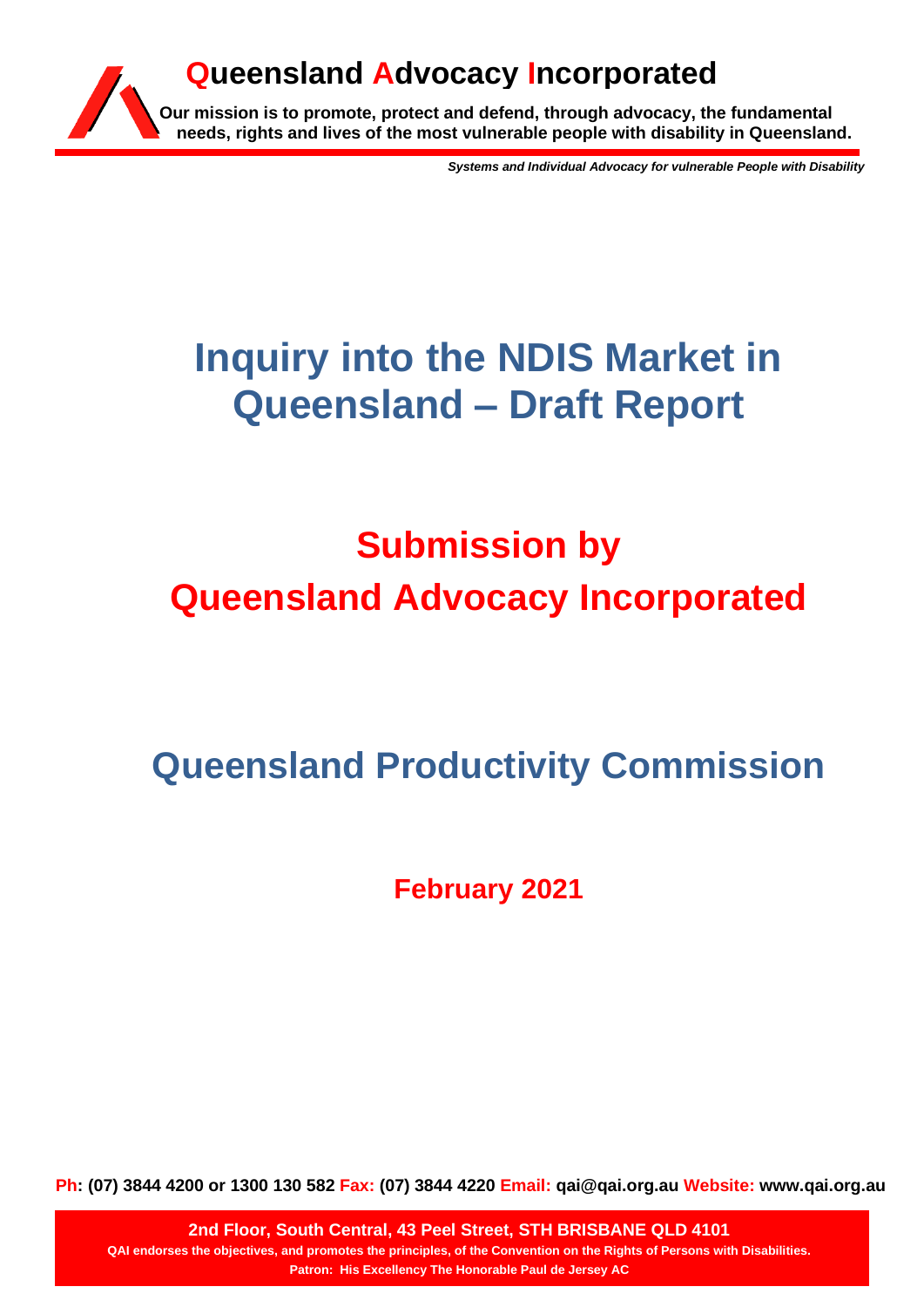## **About Queensland Advocacy Incorporated**

Queensland Advocacy Incorporated (**QAI**) is an independent, community-based systems and individual advocacy organisation and a community legal service for people with disability. Our mission is to promote, protect and defend, through systems and individual advocacy, the fundamental needs and rights and lives of the most vulnerable people with disability in Queensland. QAI's board is comprised of a majority of persons with disability, whose wisdom and lived experience of disability is our foundation and guide.

QAI has an exemplary track record of effective systems advocacy, with thirty years' experience advocating for systems change, through campaigns directed to attitudinal, law and policy reform and by supporting the development of a range of advocacy initiatives in this state. We have provided, for over a decade, highly in-demand individual advocacy through our individual advocacy services – the Human Rights Legal Service, the Mental Health Legal Service and the Justice Support Program and, more recently, the National Disability Insurance Scheme Appeals Support Program, Decision Support Pilot Program, Disability Royal Commission Advocacy Program, Education Advocacy Service and Social Work Service. Our individual advocacy experience informs our understanding, and prioritisation, of systemic advocacy issues.

## **QAI's recommendations**

- 1. Provide assurance that the development of the National Outreach Strategy will involve the meaningful consultation of people with disability and their representative organisations.
- 2. Include more innovative ways of delivering supports to address thin markets, such as allowing participants to employ family members and investing in new, local and personcentred services to address the monopoly of large service providers.
- 3. Incorporate first-aid training into the Certificate III in Individual Support, with subsidized annual refreshers.
- 4. Call upon the Queensland government to commit to continue funding state based individual advocacy services, something currently only funded until June 30<sup>th</sup> 2021.
- 5. Rather than amending the definitions of 'reasonable and necessary' and 'choice and control', focus on improving the understanding of these concepts through more case examples, resources and training.
- 6. Ensure that planners and LAC's are trained to support participants under a supported decision-making framework.
- 7. Address the conflict-of-interest nature of many NDIS transactions, for example requiring support coordinators to be independent of and separate to other service providers that deliver supports to the participant, except in situations where this is unavoidable or is the informed choice of the participant.
- 8. Recommend the NDIA provide mandatory training to support coordinators and review the billable-hour model in their review of support coordination.

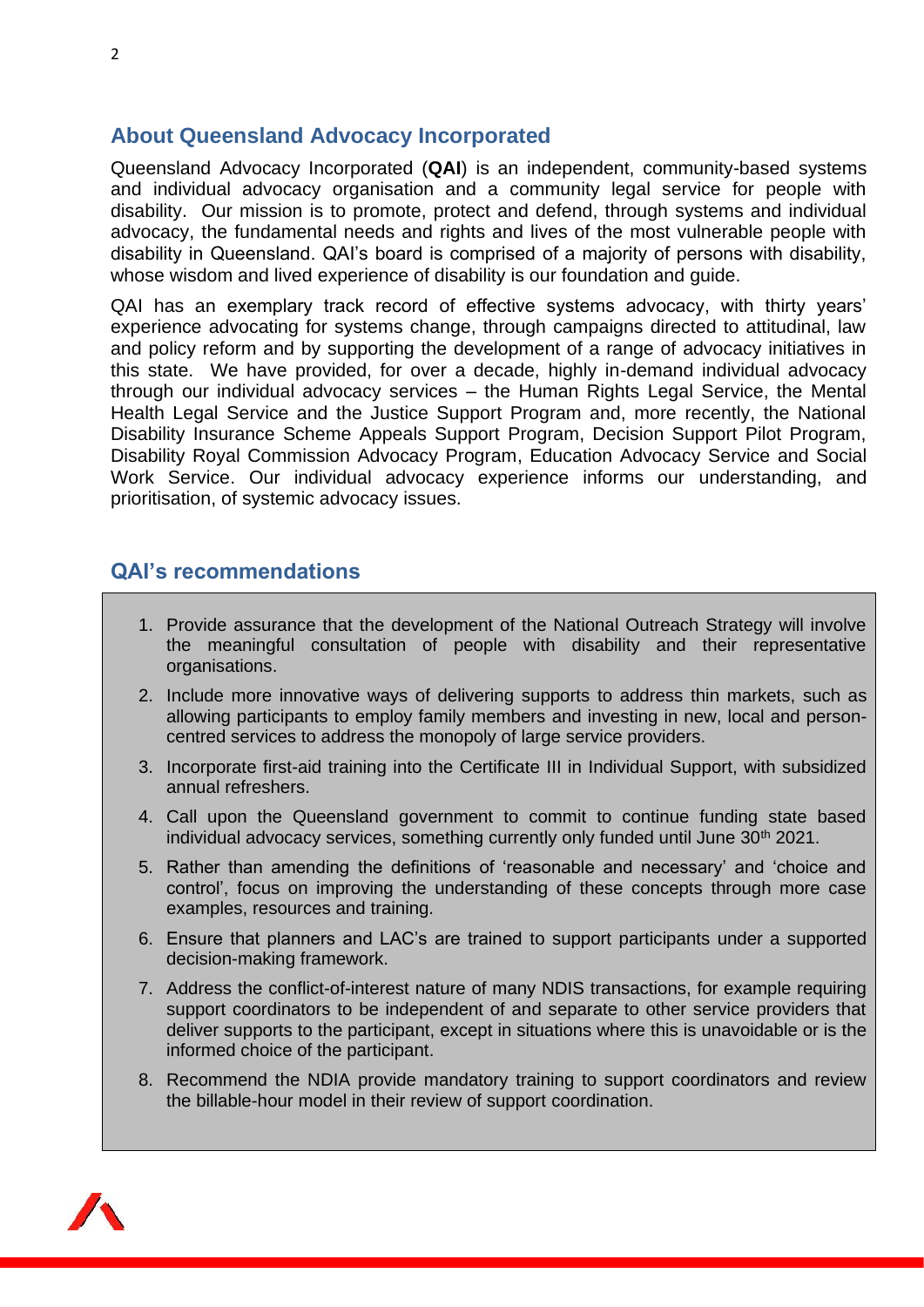- 9. Consider a suite of recommendations that will strengthen the remit of the Q&S Commission and improve the accountability of unethical service providers. For example, improve the complaint handling process; impose consequential enforcement measures that successfully deter stakeholders from breaching the Code of Conduct; improve the information available to participants; make warm referrals to advocacy services for participants who make a complaint; proactively monitor participants subject to Restrictive Practices and improve the collection of data regarding the use of Restrictive Practices.
- 10. Extend the recommendation regarding mutual recognition of qualifications to ensure workers who have been disqualified and deemed unfit to work in one industry, such as the aged care industry, are disqualified from working in the disability industry.
- 11. Review the regulatory framework that is enabling NDIS service providers to make unsubstantiated applications for guardianship and/or administration appointments for participants, particularly in situations where there is a conflict of interest. (Further recommendations are detailed in the submission.)
- 12. Refrain from recommending changes to the definitions of Restrictive Practices in the *Disability Services Act 2006* (Qld) until further legal analysis within a human rights framework has been conducted.
- 13. Refrain from recommending the continued fostering of a market for the private preparation of PBSPs until such a time that there is confidence in the ability of the market and service providers to provide high quality PBSPs and comply with relevant legal obligations. Recommendations should alternatively focus upon the Queensland government's capacity to invest in attracting Positive Behaviour Support practitioners to the market, reduce wait-times to access their services, improve the quality of PBSPs and improve provider compliance with regulatory frameworks.
- 14.Remove the recommendation that the Queensland government signal its intention to withdraw from preparing PBSPs and instead recommend the Queensland government utilise its expertise to work with service providers to develop best practice guidelines.
- 15.Consider a suite of recommendations to address the inadequate support currently provided to prisoners with disability to access and utilise the NDIS. (A table of recommendations is provided in the submission).

## **Introduction**

QAI welcomes the opportunity to make a submission in response to the Queensland Productivity Commission's draft report 'The NDIS market in Queensland'. This submission is informed by QAI's experience in delivering non-legal advocacy for people engaging with the National Disability Insurance Scheme (NDIS) through its NDIS Appeals Support Program and Decision Support Pilot Program. It is also informed by insights from our Human Rights Legal Service, our systems advocacy and the lived experiences of staff, board members and our allies in advocacy.

QAI acknowledges the scale of reform created by the introduction of the NDIS. The historic remodelling of disability service provision has changed the lives of many people with disability and has impacted mainstream service delivery in almost every sector. The task of implementing a nationwide scheme to replace services previously delivered by states and

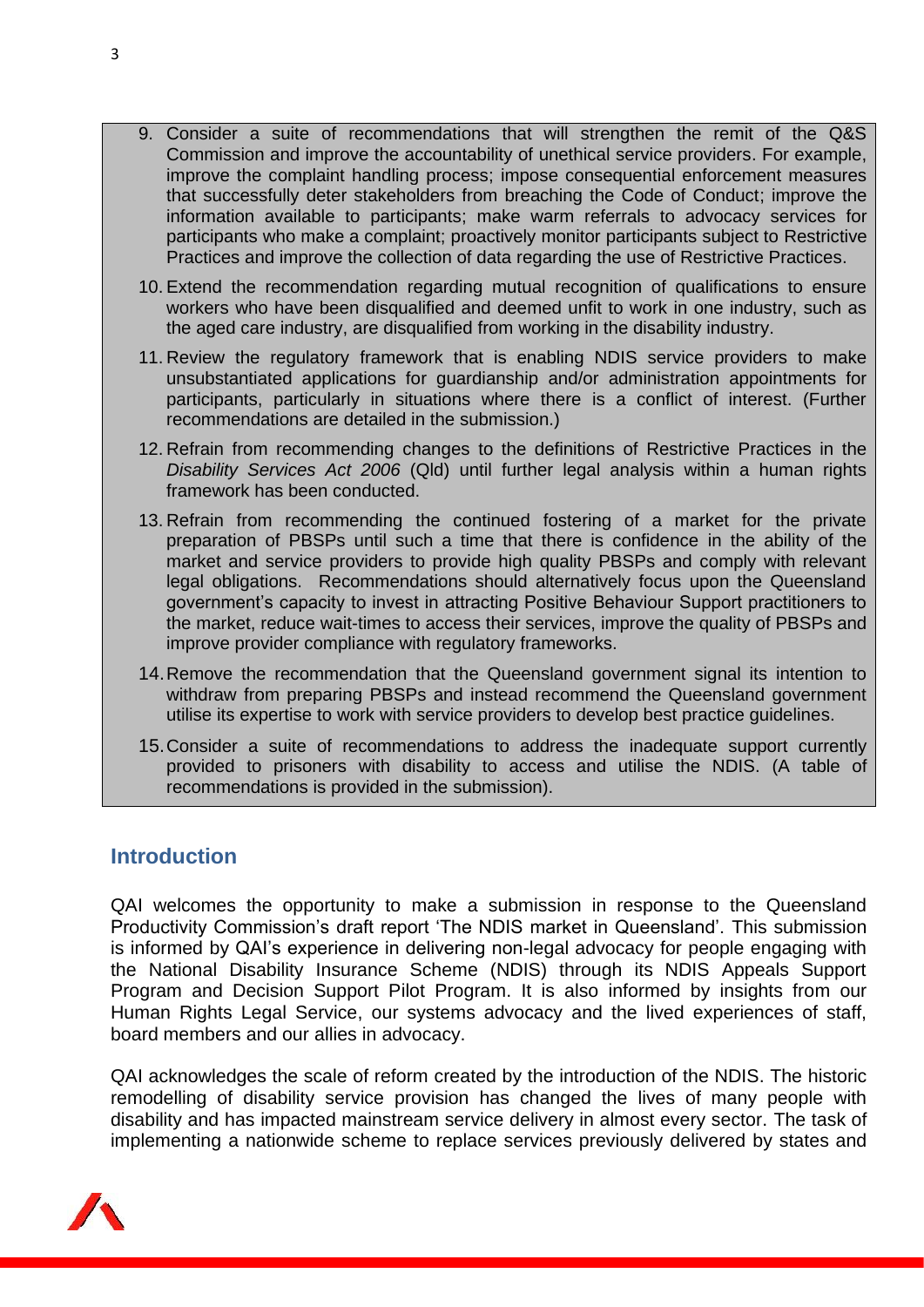territories was always going to present considerable challenges. Five years into the operation of the scheme in Queensland, the sector continues to grapple with changes brought about by revised funding arrangements and the ideological shift towards personcentred care. With the transition now complete and the scheme at a critical juncture, QAI is concerned that some of the reforms intended to address the challenges of implementation will not adequately protect the person-centred ethos upon which the NDIS is founded. The fundamental objectives of the scheme cannot afford to be lost amid efforts to boost economic investment into the market. At its core, the NDIS is about improving the lives of Australians with disability and this must remain at the forefront of policy reform in this area.

This submission builds upon our previous report to the Queensland Productivity Commission (QPC). <sup>1</sup> Given the breadth of the inquiry, our response will first provide general feedback in relation to the draft report and will then provide specific feedback in relation to some of the draft recommendations, listed below. If a draft recommendation has not been listed in our submission, it can be interpreted that QAI does not wish to provide a response to that draft recommendation.

## **General feedback regarding draft report**

QAI agrees with the QPC's position that there needs to be improved access to information, data and resources for all stakeholders in the NDIS market. The development of new resources for participants, such as in relation to the planning process, will greatly assist participants make informed decisions and exercise choice and control over the purchase of disability supports, with subsequent benefits to the overall functioning of the market. QAI agrees with the proposed investment in the development of digital marketplaces and a comparator website. There remains a need for a user-friendly website where participants can easily access clear and truthful information about their rights and opportunities under the scheme. Of course, digital resources are not accessible for everyone and people with disability have diverse communication needs, which will need to be taken into consideration. Resources will need to be in a variety of accessible formats, including Easy English, Braille, Auslan and various languages. The content of translated resources should be verified by native speakers in order to ensure accuracy.

QAI agrees that a one-size-fits-all approach will not adequately address the challenges presented by thin-markets across Queensland, both in rural and remote communities and for specific types of therapeutic support. Innovative ways of delivering supports will need to be considered and should be included in the draft recommendations. For example, allowing participants to employ family members in certain situations, providing they are adequately skilled. Investment in new, local and person-centred services is also needed from the Queensland government to address the monopoly of large service providers in the market. This is particularly important for participants with complex needs who typically lose out when service providers terminate service agreements because supporting the person is perceived to be 'too challenging'. The provider's monopoly on the market means that they

<sup>1</sup> Queensland Advocacy Incorporated, *Inquiry into the National Disability Insurance Scheme market in Queensland,* 12 August 2020

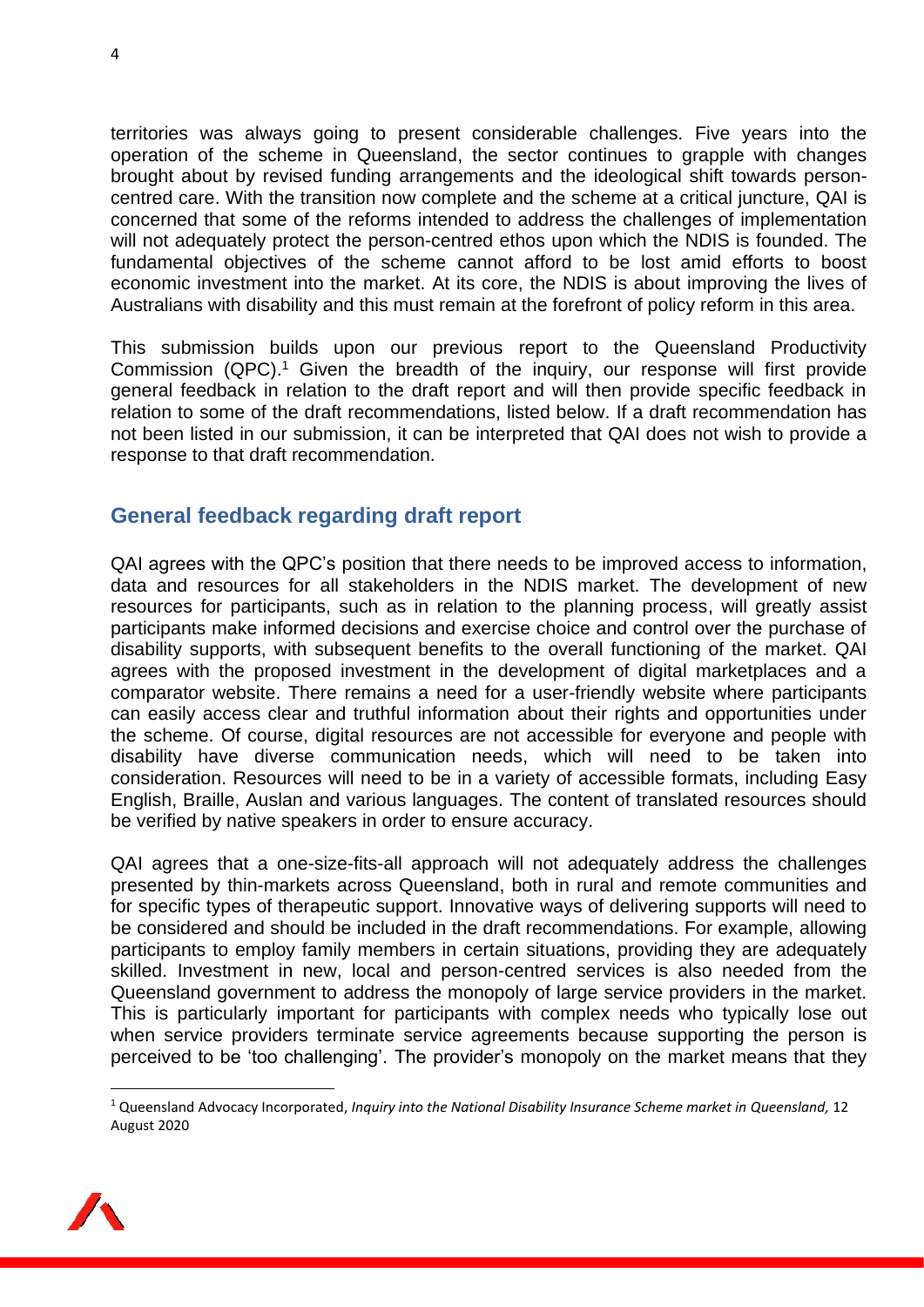are not reliant upon the participant's funds for survival and so the person with disability is left without access to essential everyday support.

QAI acknowledges the ongoing work to address the multiple and challenging issues confronting the disability workforce. The need for flexible support workers has contributed to the casualisation of the disability sector and the subsequent reduction in training, support and investment in its workers. Whilst there has been a need to quickly attract new workers to the industry in order to respond to the surge in demand created by the NDIS, the NDIA must remain cognisant of the quality and skill level of its workers. Through its advocacy services, QAI is aware some participants and their families are fearful for their safety due to the lack of first-aid training of some NDIS support workers. A lack of first-aid training can pose a serious threat to the safety and well-being of people with disability whose welfare is placed into the hands of support workers during their shifts. If long-term relationships with service providers can no longer be guaranteed in the industry, there at least needs to be a basic level of safety training guaranteed to all participants by providers. This would also apply to family members employed by participants, should this option be implemented. QAI therefore calls upon the Queensland government to further invest in the skill-level of the disability workforce and consider incorporating first-aid training into the Certificate III in Individual Support, with subsequent subsidized annual training refreshers.

QAI also supports the need to leverage existing government institutions to help potentially eligible participants apply and meet access to the scheme. This is particularly vital for certain cohorts of the community, such as people in prison or other closed institutions, who are falling through the ever-widening gaps created by funding disagreements of the state and federal government. Utilising existing touchpoints with potential NDIS participants is essential to avoid duplication of assessments and the unnecessary drainage of resources. Despite the initial investment required, it is arguably more economically viable in the longterm, as people with inadequate access to disability supports are more likely to interact with and utilise other government services, such as the health and criminal justice systems.

QAI is concerned however, that there is insufficient focus in the draft report on measures of accountability. The review of the policy and regulatory framework initiated by this inquiry is a timely opportunity to revise and optimise the accountability measures embedded into the scheme. Due to the market-based mechanism of the NDIS, both participants and service providers are free to make decisions in accordance with their own interests. Whilst this facilitates increased choice and control for participants, it also facilitates service providers putting their own needs ahead of participants. In some situations, this has resulted in the exploitation of people with disability, whose funds or personal circumstances have been used for the provider's own gain to the serious detriment of the participant. Given the nature of the market and the vulnerability of its consumers, the need for robust accountability measures is critical. Participants need to be able to trust that dishonest service providers who fail to act in accordance with the NDIS Code of Conduct will be held to account, and yet there is considerable concern within the disability community that the NDIS Quality and Safeguards Commission (Q&S Commission) is ineffective in doing this. Without a strong oversight mechanism, or 'big stick' that raises the standards of service delivery through enforcement measures and proactive compliance strategies, the fate of a participant's journey in the NDIS becomes dependent upon whether they happen to encounter a safe and ethical service provider.

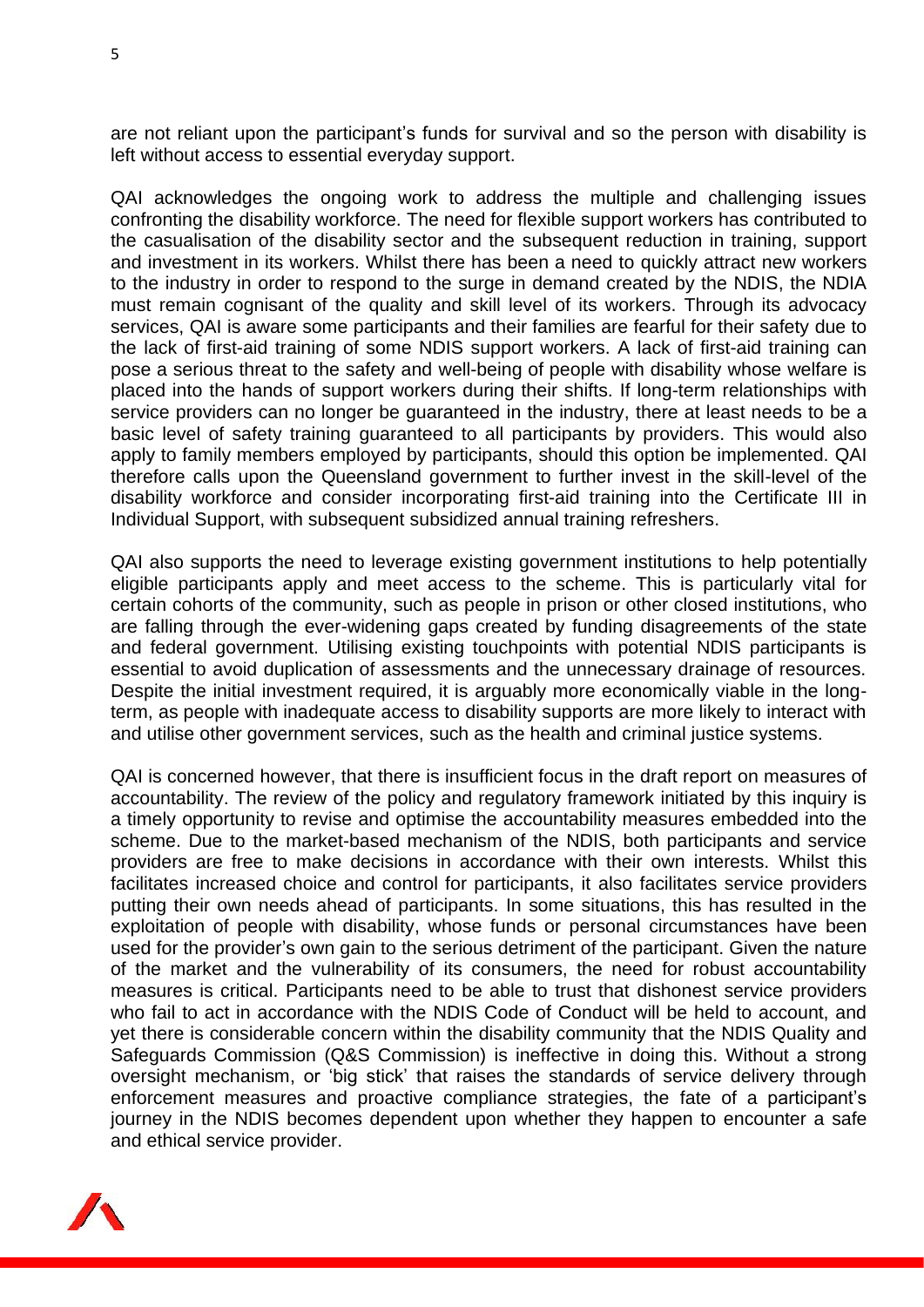The risks to consumers in a market where service providers are inadequately held to account will be greater still if the QPC's recommendations regarding price deregulation are adopted and if the Queensland government withdraws as a provider of last resort in relation to Positive Behaviour Support Plans (PBSPs) for Restrictive Practices. In other words, two scenarios in which participants are at even greater risk of exploitation. Further, the conflict of interest inherent in many NDIS transactions, as documented throughout the draft report, are also with respect, inadequately addressed by the draft recommendations. QAI urges the QPC to consider recommendations that will strengthen the remit of the Q&S Commission and improve the accountability of unethical and inadequate service providers.

In light of the market-based mechanism of the scheme, there will be an ongoing need for independent advocacy to assist participants to uphold their rights and hold service providers and government agencies to account. This is integral to the ongoing life and success of the scheme and should also be addressed by the draft recommendations. QAI calls upon the QPC to recommend the Queensland government commit to continue funding state based individual advocacy services, something currently in jeopardy and only funded until June 30<sup>th</sup> 2021.

## **Specific feedback regarding recommendations in draft report**

#### **Draft Recommendation 1 -** *Improving access*

The difficulties encountered by some people with disability attempting to seek access the NDIS, as highlighted throughout the draft report, resonates highly with QAI. The complex processes, evidence requirements and language used by the National Disability Insurance Agency (NDIA) all present challenges which are particularly felt by certain participants, such as participants who identify as Aboriginal or Torres Strait Islander, participants from Culturally and Linguistically Diverse (CALD) backgrounds or participants with psychosocial disability.

QAI agrees with the draft recommendation proposing that the Disability Reform Ministers' Meeting should oversight the development of the proposed national outreach strategy, including the preparation of a publicly available implementation plan and periodic public reporting strategy. QAI seeks assurance that the development of the national outreach strategy will involve the meaningful consultation of people with disability and their representative organisations. The success of the strategy will be dependent upon whether the voices, experiences and perspectives of people with disability have been heard and incorporated into the strategy. It is also the right of people with disability to be consulted in the development of policies that impact upon their lives, as required by Article 4 of the Convention of the Rights of Persons with Disabilities (CRPD).

With regards to existing programs that are designed to increase access to the NDIS, QAI supports the proposed evaluation of their effectiveness. QAI has successfully supported NDIS participants through its Decision Support Pilot (DSP) Program, however this program still only remains a pilot. This program has proved to be an invaluable asset to its participants, supporting individuals to successfully navigate the start of their NDIS journey

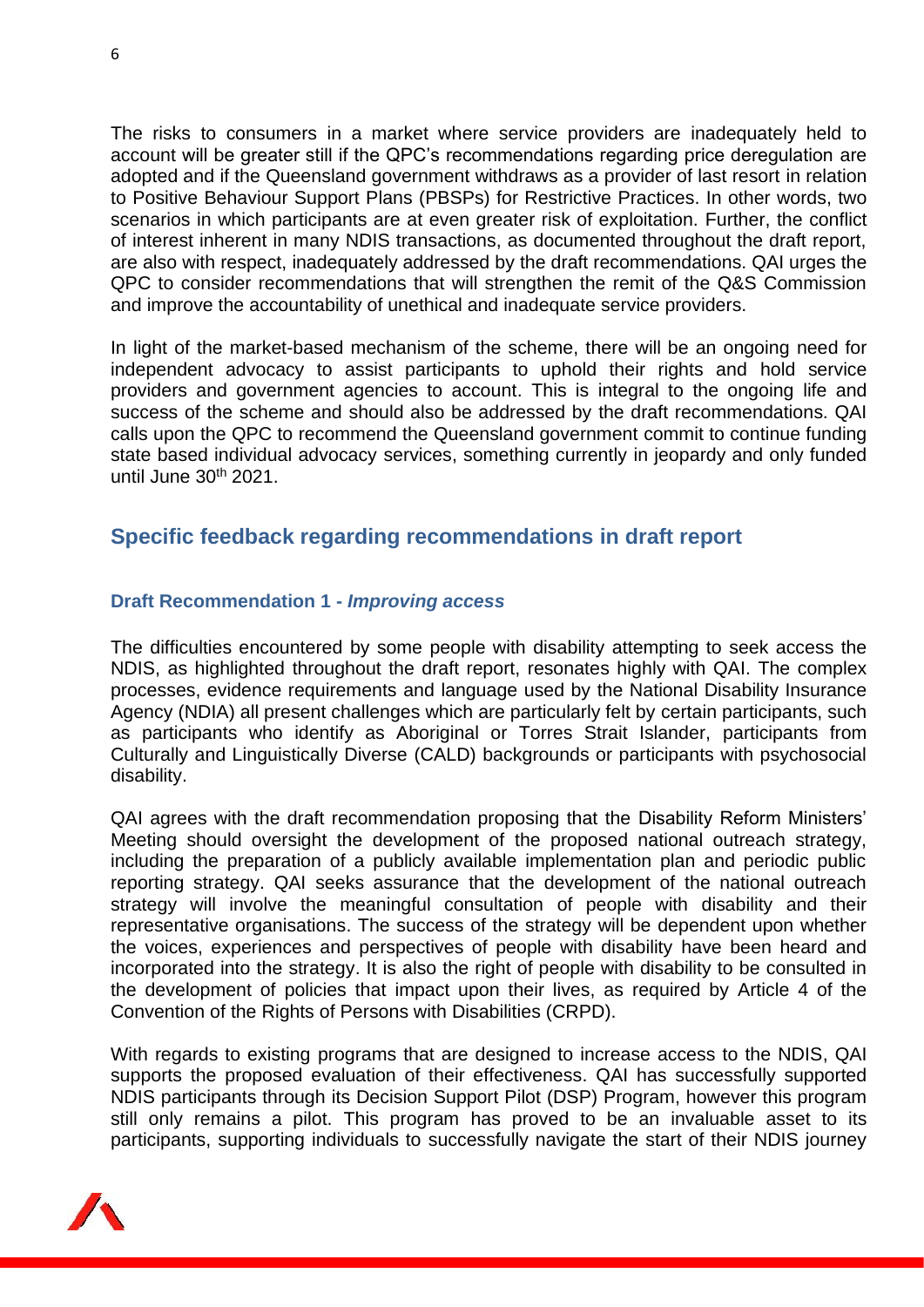and building their capacity in the process. QAI further supports the evaluation of the Assessment and Referral Teams (ART). Whilst they have had high reported levels of success in supporting individuals to gain access to the NDIS, the eligibility criteria is strict, their geographical remit is moveable and limited, and there have been reports of allied health professionals conducting clinical functional assessments outside of their scope of practice. In order to connect with potential participants who are 'hard to reach' by virtue of their limited supports or current connections to existing services, the ART program needs to be fully embedded into the local community rather than offering a transient service. We further add that the proposed review of existing programs designed to increase access to the NDIS should focus upon areas where potential participants are falling through the gaps created by conflicting funding responsibilities of the state and federal government. QAI is particularly concerned about the level of access to disability supports currently offered to people in prison in this regard and will discuss this in response to draft recommendation 35, below.

We note the QPC's position that it is beyond the scope of this inquiry to comment on Independent Assessments. QAI remains deeply concerned about the proposed introduction of Independent Assessments and the threat to participant choice and control that they represent in their current form. In the event of their implementation, QAI supports the QPC's draft recommendation that they be monitored and evaluated independently of the NDIA and the organisations selected to deliver them.

#### **Draft Recommendation 2 -** *Improving plan creation*

Whilst further clarity on the concepts 'reasonable and necessary' and 'choice and control' would be welcome, QAI is wary about the development of a statement attempting to define these two concepts. What is deemed to be 'reasonable and necessary' for one participant will look different for another and must continue to be assessed on a case-by-case basis. Further defining this concept raises the risk that its application will become narrowed and restricted, thus removing the individualised component of each participant's plan and potentially reducing a person's ability to access essential disability supports. Rather than seeking to amend the definitions of 'reasonable and necessary' and 'choice and control', QAI suggests further investment is targeted towards increasing the *understanding* of these concepts by agency staff and other stakeholders, through the development of more case examples that illustrate how the legislative definitions can apply. Much misinformation exists around what constitutes a 'reasonable and necessary' support, and is spread by the NDIA's failure to make timely updates to their operational guidelines. For example, the operational guidelines still state that a gym membership will not be considered a 'reasonable and necessary' support. This is despite the cases of *King and National Disability Insurance Agency 2017 AATA 643* and *Milburn and National Disability Insurance Agency 2018 AATA 4928* heard in the Administrative Appeals Tribunal (AAT) which found that funding for gym memberships can indeed be 'reasonable and necessary', and has since been included in numerous participant plans. Likewise, misinformation about transport funding persists due to the NDIA's continued attachment to its 'three level' system despite the Federal Court finding in *McGarrigle v National Disability Insurance Agency [2017] FCA 308*

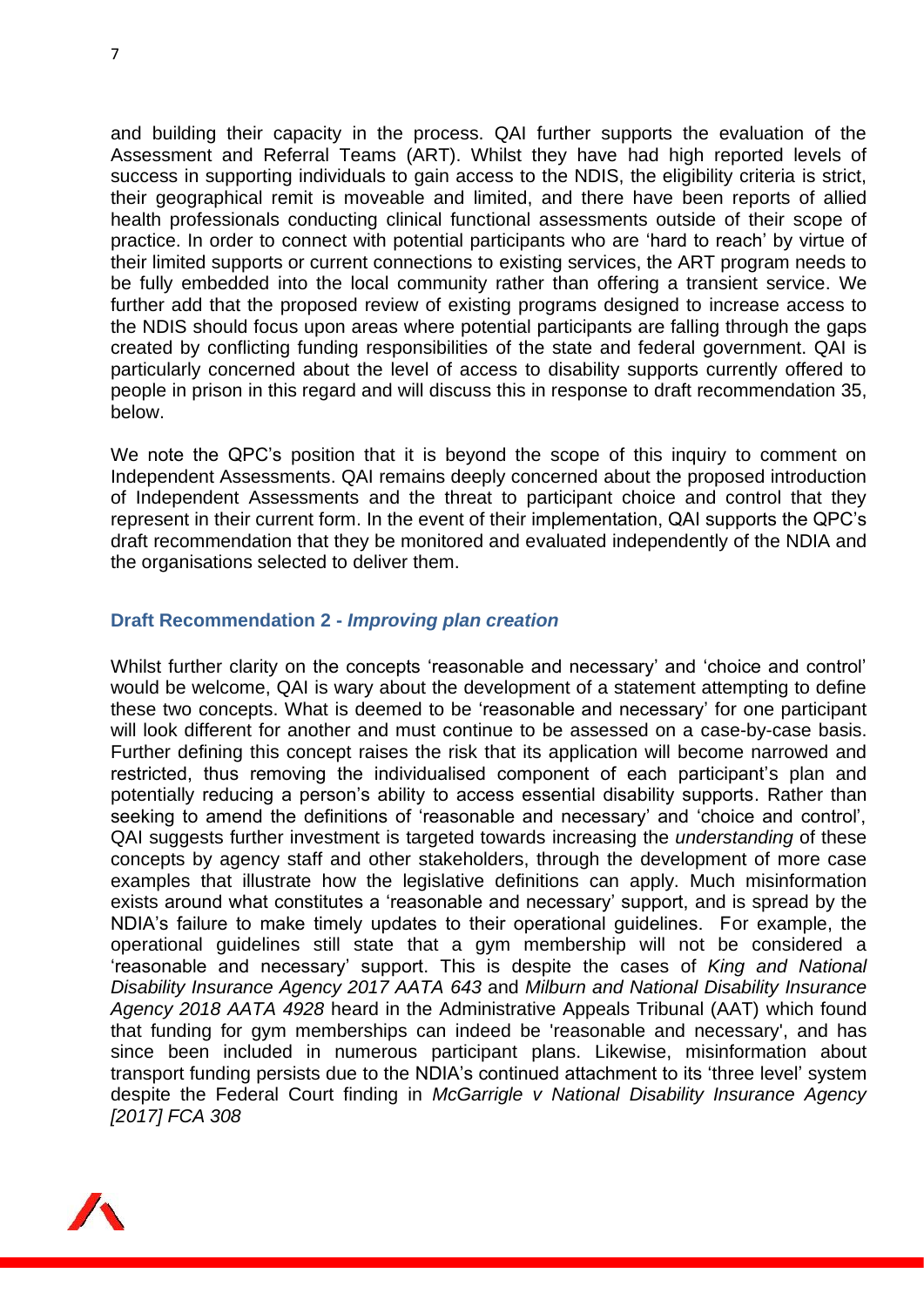Further resources that better educate and train planners around what constitutes a 'reasonable and necessary' support, incorporating key rulings from the AAT and Federal Court, would better help to improve the application of this concept. Training should also support planners to better understand and interpret clinical evidence, the recommendations of which are often ignored during planning meetings. Training should also focus upon the bilateral agreements. QAI acknowledges the complexity inherent in these agreements and the ever-evolving understanding of their application. A highly skilled and knowledgeable agency staff is critical to the overall success of the scheme.

QAI supports the recommendation that the NDIA should develop, implement and report on a strategy to remove barriers to self-managed plans. As the QPC has identified, there is a lack of information that supports participants to self-manage their plans and QAI perceives this to be the biggest barrier to increased numbers of self-managed participants. Targeted resources that inform participants of the benefits of self-management, provide a userfriendly checklist on the steps required to successfully self-manage, as well as training sessions to upskill participants interested in self-managing would all assist to remove some of the fear and uncertainty around taking up this option. This would reduce the scheme's expenditure on agency-managed and plan-managed plans. Building the capacity of participants to self-manage is also in keeping with the scheme's underlying philosophy, so long as the decision whether to self-manage is a fully informed choice that remains within the control of the participant.

#### **Draft Recommendation 3 –** *Plan utilisation*

QAI supports the QPC's focus on improving rates of plan utilisation given that over 40% of NDIS participants in Queensland are utilising less than half of their plan budgets. QAI endorses the recommendation that planners and Local Area Coordinators (LACs) adopt a 'coaching role' to assist participants to develop their capabilities and increase their independence. A coaching role was originally envisaged for LACs following the success of its trial in Western Australia. The LACs provided a single point of contact and adopted a case-management stye approach, building a relationship with the participant so they could better respond to their situation. This model was intended for rollout across the country, however an increasing focus on achieving key performance indicators subsequently removed attention away from this component of the role. If planners and LACs are to adopt a 'coaching role' however, QAI stresses the need for planners and LACs to be trained in supporting clients under a supported decision-making framework. We recommend this requirement is added to the draft recommendation in order to ensure the role is in keeping with best-practice and also adheres to Australia's legal obligations under the CRPD.

QAI notes the analysis of the support coordinator role and in principle, supports the proposition that the NDIA consider maximising funding for support coordination, so long as a participant's funding for support coordination is not at the expense of other funded supports in their plan. QAI further notes the QPC's acknowledgement that conflicts of interests can and do arise when a participant's support coordinator is employed by the same service provider that delivers other services to the participant, such as in-home support through Supported Independent Living (SIL) funding. Given the significant impact

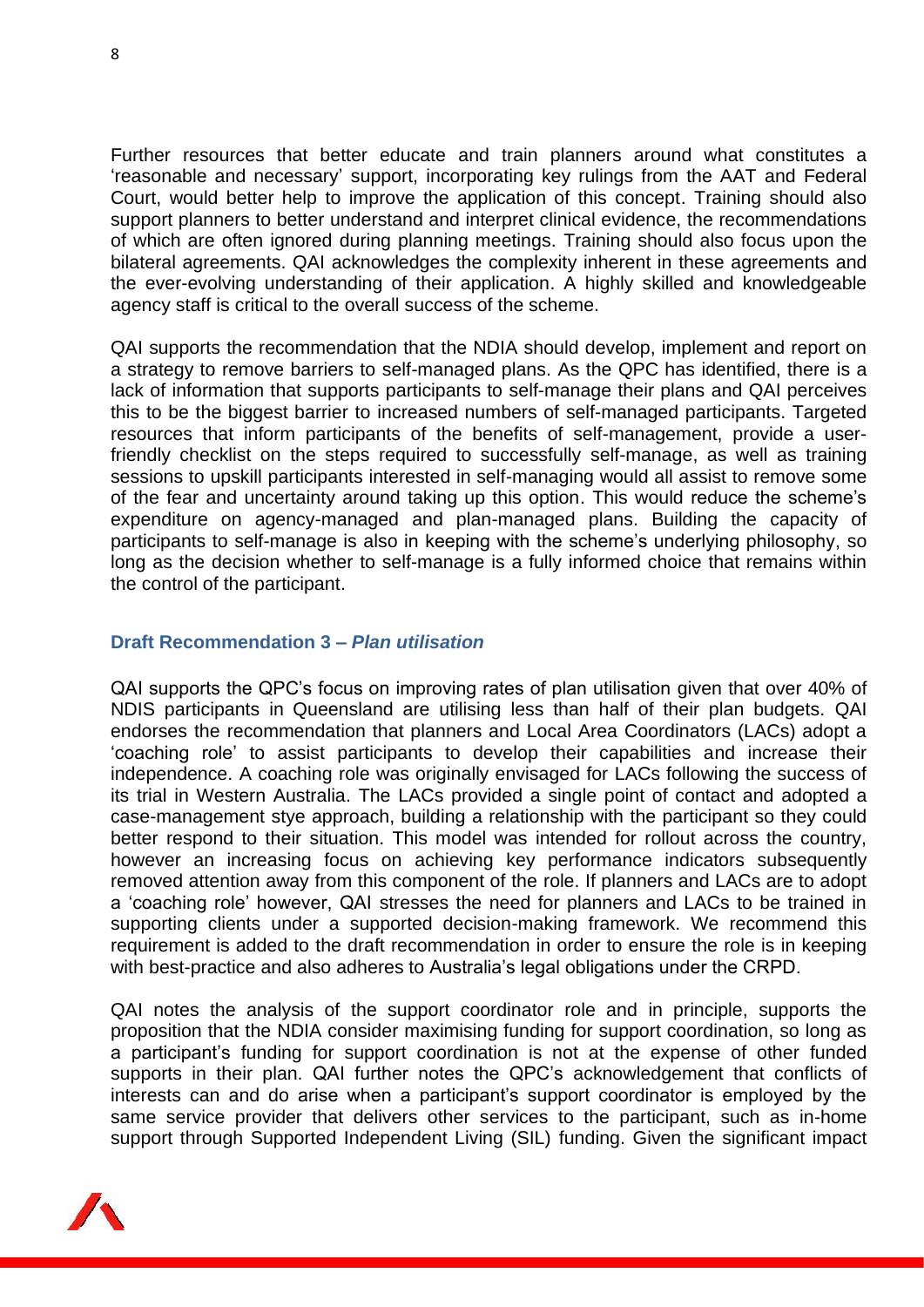that these conflicts of interest can have, both on the participant's ability to freely purchase their preferred disability supports and the market's ability to supply high quality services in response to participant demand, QAI suggests that the draft recommendation regarding the NDIA's review of support coordination is made stronger to prevent this from occurring. Accordingly, QAI recommends requiring support coordinators to be independent of and separate to other service providers that deliver supports to the participant, except in situations where this is unavoidable or is the informed choice of the participant concerned.

In support of the QPC's finding that many support coordinators are lacking the skill, knowledge-base or capacity to effectively support participants to utilise their plans, QAI recommends support coordinators receive mandatory training provided by the NDIA. Support coordinators are essentially performing a function of the agency and this could be modelled on the level and type of guidance provided to Jobactive providers from Centrelink who perform a similar function. The review of support coordination by the NDIA should also examine the billable-hour model, given the number of participants who say their level of funding is insufficient to cover their needs, is quickly used up with phone calls or emails and/or is inflexible and does not allow support coordinators to respond to unexpected issues that might arise. In some situations, this has prevented participants from raising concerns about the questionable conduct of service providers due to insufficient funding in their plan for their support coordinator to assist. In light of the findings coming from the Disability Royal Commission, there must be safe and clear avenues for participants to raise concerns regarding abuse, neglect and exploitation and a pre-existing relationship with an impartial and independent support coordinator is a good opportunity for this.

#### **Draft Recommendation 10 –** *Extended service agreements and plans*

QAI agrees with the proposition that in markets where there are significant and persistent shortfalls in supply, the NDIA should allow extended service agreements and longer duration participant plans.

#### **Draft Recommendation 11 –** *Q&SC reporting participant harm*

QAI agrees with the recommendation that the Q&S Commission report regularly on the incidence and context of participant harm. As the QPC has identified in the draft report, information about the nature of harm occurring in the market is critical to any review of the policy and regulatory frameworks. The absence of accurate data that captures the variety of situations in which participant harm occurs, further perpetuates unethical practices that lead to the ongoing abuse, neglect and exploitation of people with disability.

However, QAI is concerned about the ability of the Q&S Commission to adequately report on the incidence and context of participant harm, given the well-known inadequacies of the Q&S Commission's response to allegations of participant harm thus far. The ability of the Q&S Commission to appropriately address this significant issue is limited by its establishment as a Commission with predominantly reactive, rather than proactive, powers. This essentially passive role, which has been ingrained by the high volume of complaints received, limits the Commission's capacity to properly utilise its investigative powers. QAI

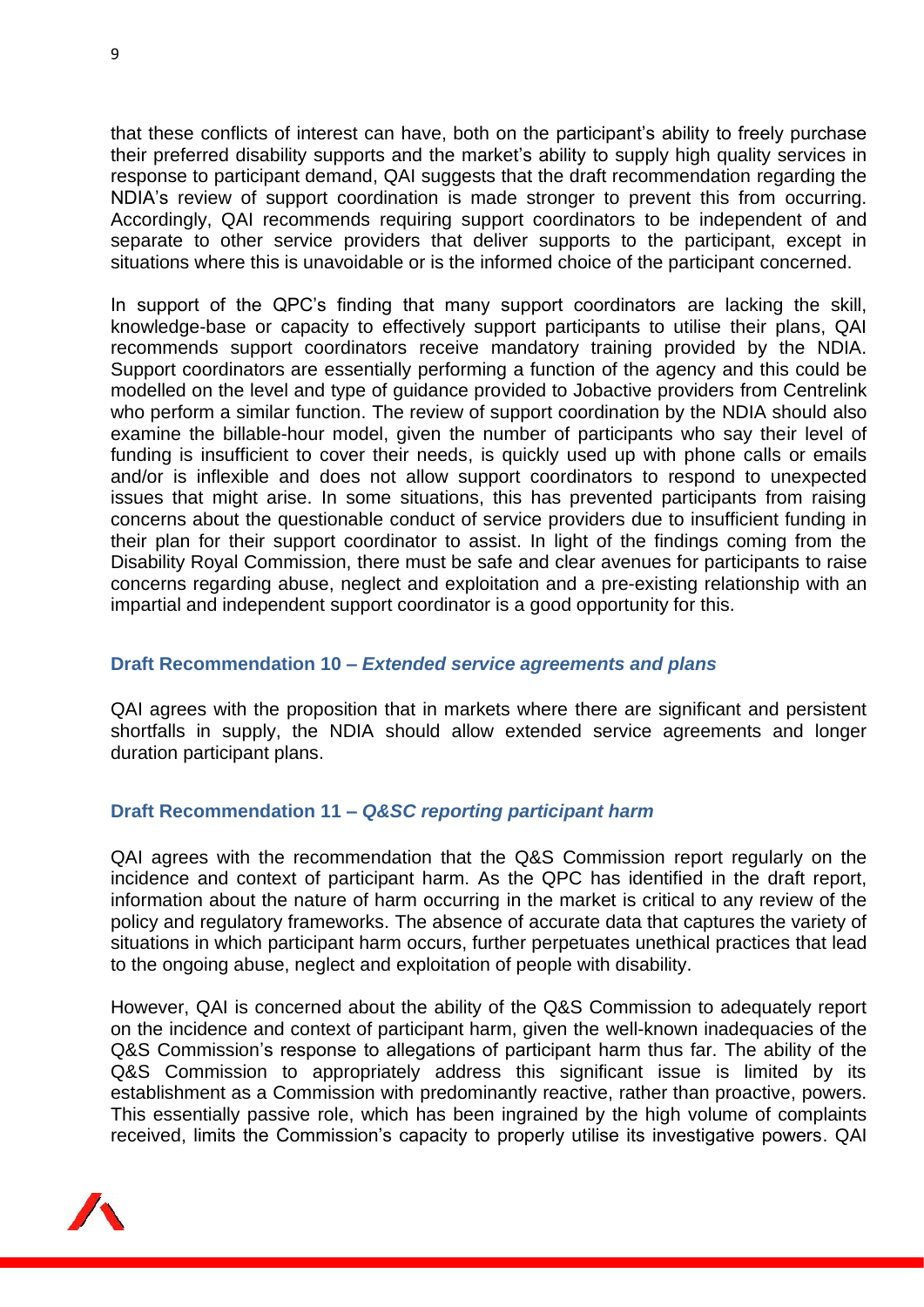therefore considers recommendations are also required to address the limitations of the Q&S Commission more generally. The successful operation of the NDIS market is reliant upon there being a high-functioning oversight body who effectively hold stakeholders to account. However, this is presently lacking in the NDIS market.

A commonly cited concern relates to the Q&S Commission's response to complaints. The response can be slow and/or inappropriate, causing participants to feel confused and unsupported as illustrated in Case Study 1. The response can also be ineffective, leading to an increase in expenditure by the NDIA to remedy the consequences of poor-quality service provision, as illustrated in Case Study 2.

#### **Case study 1**

A participant made a complaint regarding the perceived unethical practices of their support coordinator. It was alleged that the support coordinator shared the participant's information without their consent, made hurtful comments about their disability and only recommended services within their organisation. The participant contacted the Q&S Commission and was assigned a case manager who was pleasant and supportive. The case manager arranged for a meeting between the participant and support coordinator, however did not attend the meeting themselves. It was unclear from the emails that the case manager would not be attending, and both the participant and support coordinator expected them to attend. This left the participant in a very awkward situation with the support coordinator. The participant felt unable to express their concerns alone due to the power imbalance inherent in their relationship. The Q&S Commission considered the matter to be resolved following the participant's subsequent termination of their service agreement, despite the complaint never being addressed or the unethical practices of the provider remedied.

#### **Case study 2**

A participant living in North Qld required modifications to their wheelchair-accessible vehicle. The planner recommended sending the vehicle to Provider Y in Brisbane for the work to be completed. The modifications were quoted to cost \$28,000. Provider Y advised that the work would take 3 weeks to complete, would be covered by warranty and completed to the appropriate health and safety standards. Two months later, the participant was finally advised the work had been completed. When the vehicle was delivered to the participant, notable defects became apparent. There was a leak in the fuel tank, the logbook and spare key had been misplaced, the fuel tank had incorrect fittings, the quality of the welding was poor and did not meet standards, there was some exposed wiring, and the electronic restraint was not working. The participant contacted Provider Y who advised the repair work could be completed locally and that they would reimburse the participant for this work. Subsequent correspondence with Provider Y revealed that they refused to accept responsibility for the poor workmanship and did not follow through on their offer to rectify the work. The participant sought the assistance of the NDIA, who advised it was not within their scope and could not assist even though it was the NDIA's planner to choose Provider Y in the first place. The participant made a complaint to the Office of Fair Trading which advised that welding standards were outside of their scope and that the participant should pursue the matter through QCAT, the courts or the Q&S Commission. The participant made a complaint to the Q&S Commission, which advised they were also unable to make

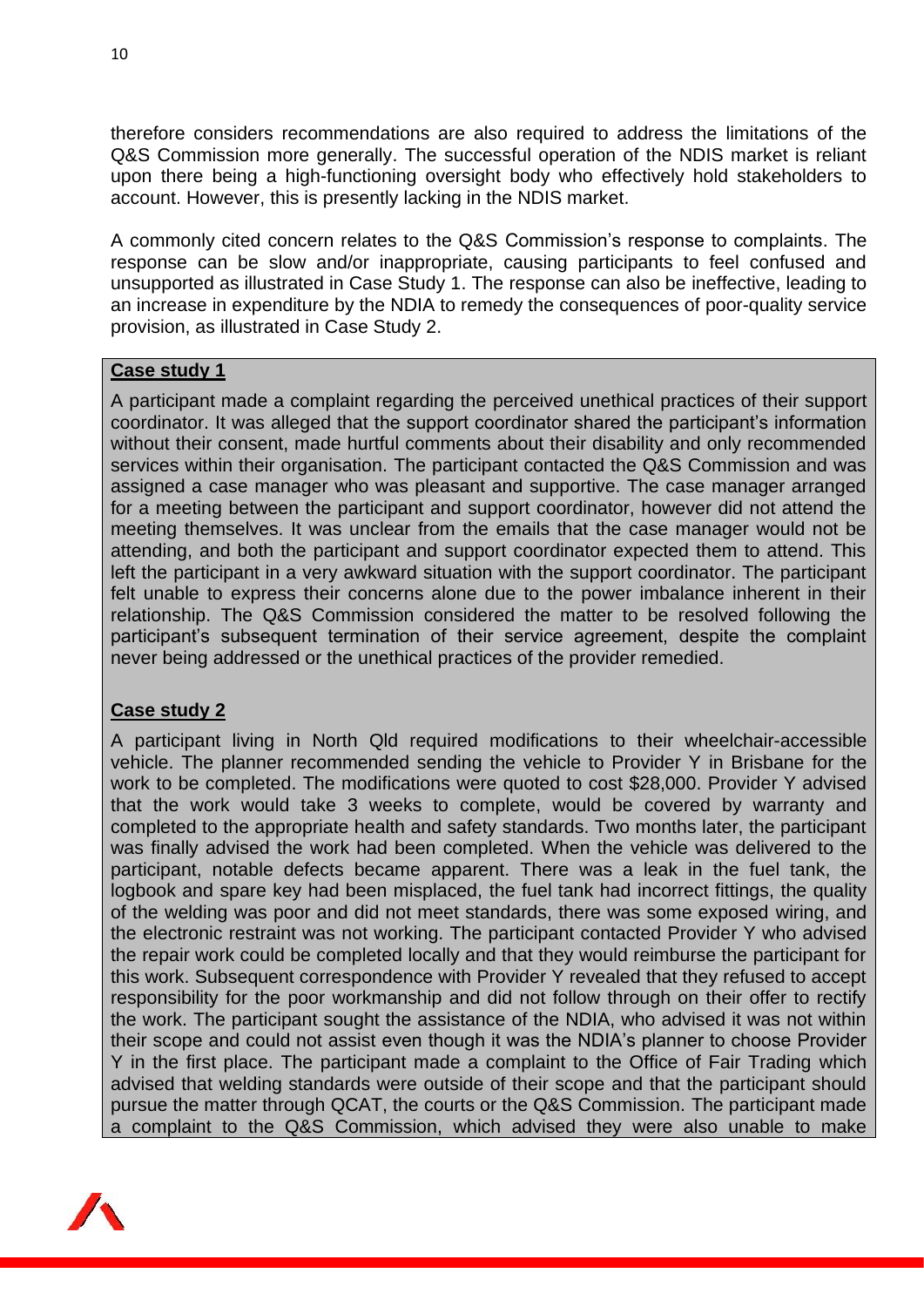Provider Y pay for the repair work. The participant was eventually able to use \$6,000 of their NDIS plan funding to repair the vehicle, after obtaining an assessment which verified the poor workmanship. However the provider was not held to account, the NDIA had to pay an additional \$6,000 of tax-payers money to rectify the provider's poor quality work and the Commission was ultimately ineffective in ensuring the quality and service of NDIS funded supports.

The Q&S Commission also appears to be provider focused as opposed to participant focused. For example, information regarding service providers who have received banning orders is available on the website, however it is extremely difficult to locate and understand and is not within the participant section of the website. The resources available on the NDIS Code of Conduct are also provider focused, with limited accessible information for participants on how this applies to their plans. The information available to service providers on the authorisation of Restrictive Practices is also provider focused, with the tone of factsheets and brochures implying the role of the Q&S Commission is to protect providers rather than work towards reducing or eliminating the use of Restrictive Practices on participants. Further, the Q&S Commission have been reluctant to become involved in complaints alleging conflicts of interest that consequently force participants to remain with service providers despite poor quality service provision, out of fear of reprimands or the threat of losing other essential supports, such as housing.

The Q&S Commission must fulfil its role of ensuring the quality and safety of NDIS supports and safeguarding the interests of people with disability. QAI recommends the Q&S Commission improve their complaint handling processes, impose consequential enforcement measures that successfully deter stakeholders from breaching the Code of Conduct or registration requirements, improve the accessibility of information available to participants, proactively monitor situations where conflicts of interests are occurring and make warm referrals to advocacy services on behalf of participants when a complaint is registered with the Q&S Commission.

QAI is particularly concerned about one type of harm that appears to be unnoticed by the Q&S Commission and policymakers in general; harm caused by the rise in applications for guardianship and/or administration (GAA) appointments by NDIS service providers. Many of these applications are unsubstantiated and are occurring in situations where the provider has a conflict of interest and seeks to gain financially from vulnerable participants with generous funding packages. This appears to be an unintended consequence of the rollout of the NDIS but a trend nonetheless that has significant human rights implications for participants.

The increase in GAA applications due to the rollout of the NDIS is documented in the Queensland Civil and Administrative Tribunal (QCAT) 2018-2019 Annual Report. Whilst many applications have benevolent intentions, some are nonetheless occurring in situations where prior to the NDIS, informal decision-making arrangements as per the General Principles of the *Guardianship and Administration Act 2000* (Qld), which mandates a leastrestrictive approach is taken, would have sufficed. This is because the NDIS has produced a level of formality and bureaucracy into service provision not previously seen in the

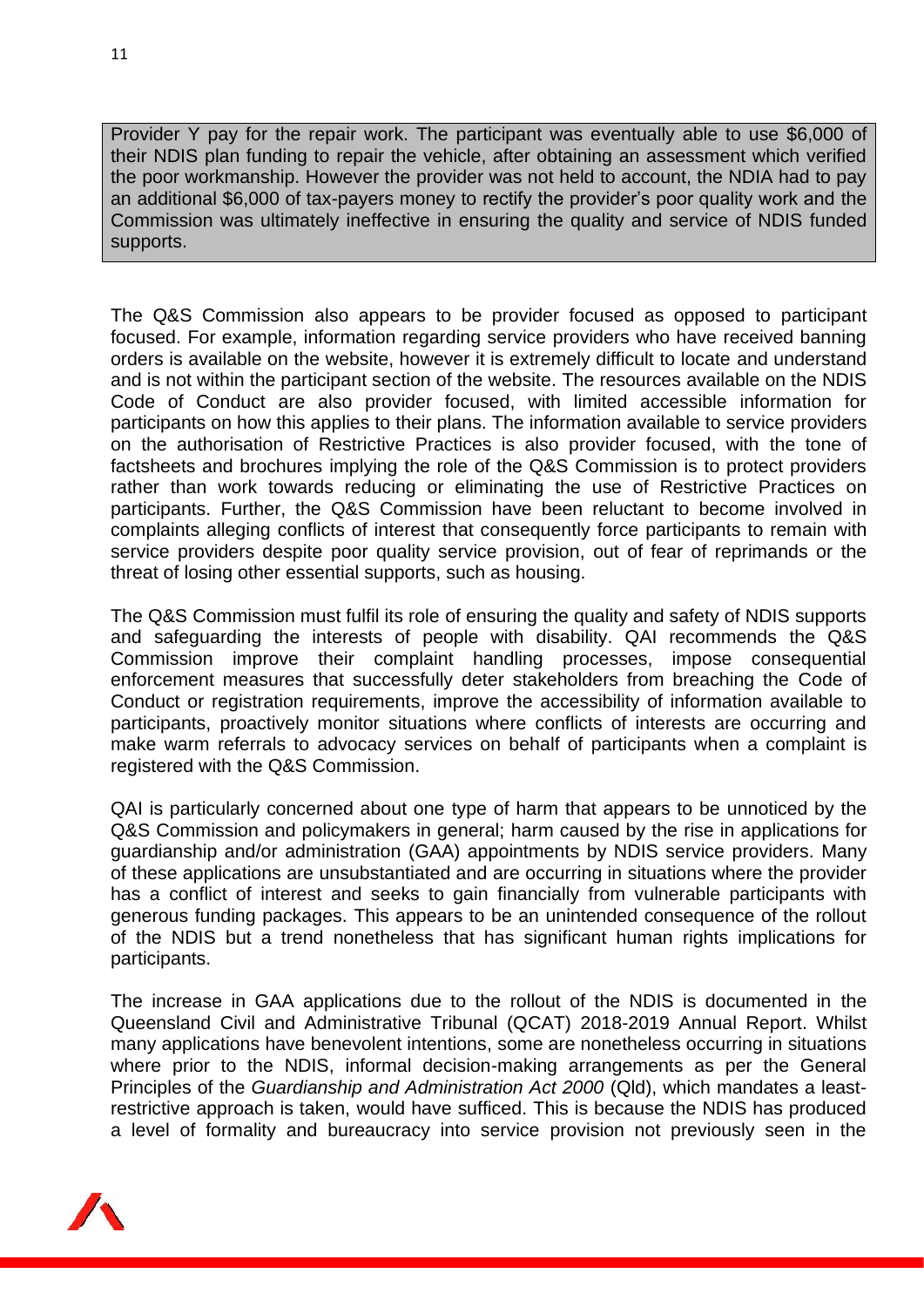disability sector and because there is misinformation among service providers regarding the need to formalise decision-making arrangements.

Adding to this concern is the number of applications being submitted to QCAT without merit. That is, applications based upon unsubstantiated claims of incapacity or uncorroborated allegations of inappropriate conduct of current decision-makers. QAI has witnessed a concerning trend in applications submitted with little to no evidentiary basis and/or which rely upon opinions of varying health professionals, many of whom do not possess expertise in assessing decision-making capacity and/or lack appropriate knowledge of the person. As QCAT is not bound by the rules of evidence, medical and allied health reports prepared for alternative purposes, such as those written in deficit laden language for the purpose of obtaining access to the NDIS, have been used to support applications for GAA appointments, despite the content not pertaining to issues of decisionmaking capacity.

In some cases, these applications are submitted by NDIS service providers in relation to participants with substantial funding packages following the emergence of a disagreement between the service provider and the participant and/or their familial guardian. These disagreements can involve service providers preventing family members from visiting the NDIS participant and/or excluding family members from decision-making regarding the participant's day to day supports. In these situations, the service provider typically applies to QCAT for the appointment of the Public Guardian or Public Trustee. QAI is alarmed by the conflict of interest inherent in these applications, whereby service providers have a vested interest in maintaining service agreements with participants with large funding packages. Service providers know that the Public Guardian and/or Public Trustee almost exclusively enter into service agreements with registered service providers as opposed to smaller, independent or unregistered providers. In these situations, the GAA applications are driven by the provider's self-interest as opposed to the needs of the participant, are motivated by prospects of financial gain and are influenced by misguided understandings of decision-making capacity. The following case study represents a typical scenario:

#### **Case study**

Roger, in his 50's, has an intellectual disability and a substantial NDIS funding package that provides 1:1 in home support. He lives in his own home and decisions about his healthcare, finances and NDIS supports are made by his sister Rachel, who was appointed as Roger's guardian following the death of their mother. No concerns regarding this arrangement were ever raised by Roger or anyone else until 2019, when Roger's service provider was taken over by another registered provider, Provider X. The new workers supporting Roger from Provider X were less communicative with Rachel and before long, a dispute arose between Rachel and Provider X regarding the level of support they were providing to Roger. Provider X workers took Roger to an appointment with his doctor where they encouraged Roger to tell the doctor that Rachel had been abusing him. Roger became very distressed and confused. Provider X used the doctor's report in a subsequent application to QCAT for the appointment of the Public Guardian and Public Trustee and to remove Rachel as Roger's decision-maker. Rachel terminated Roger's service agreement with Provider X and employed another service to support Roger. Roger remained significantly distressed in the lead up to the QCAT hearing and expressed concern that Rachel would be taken away

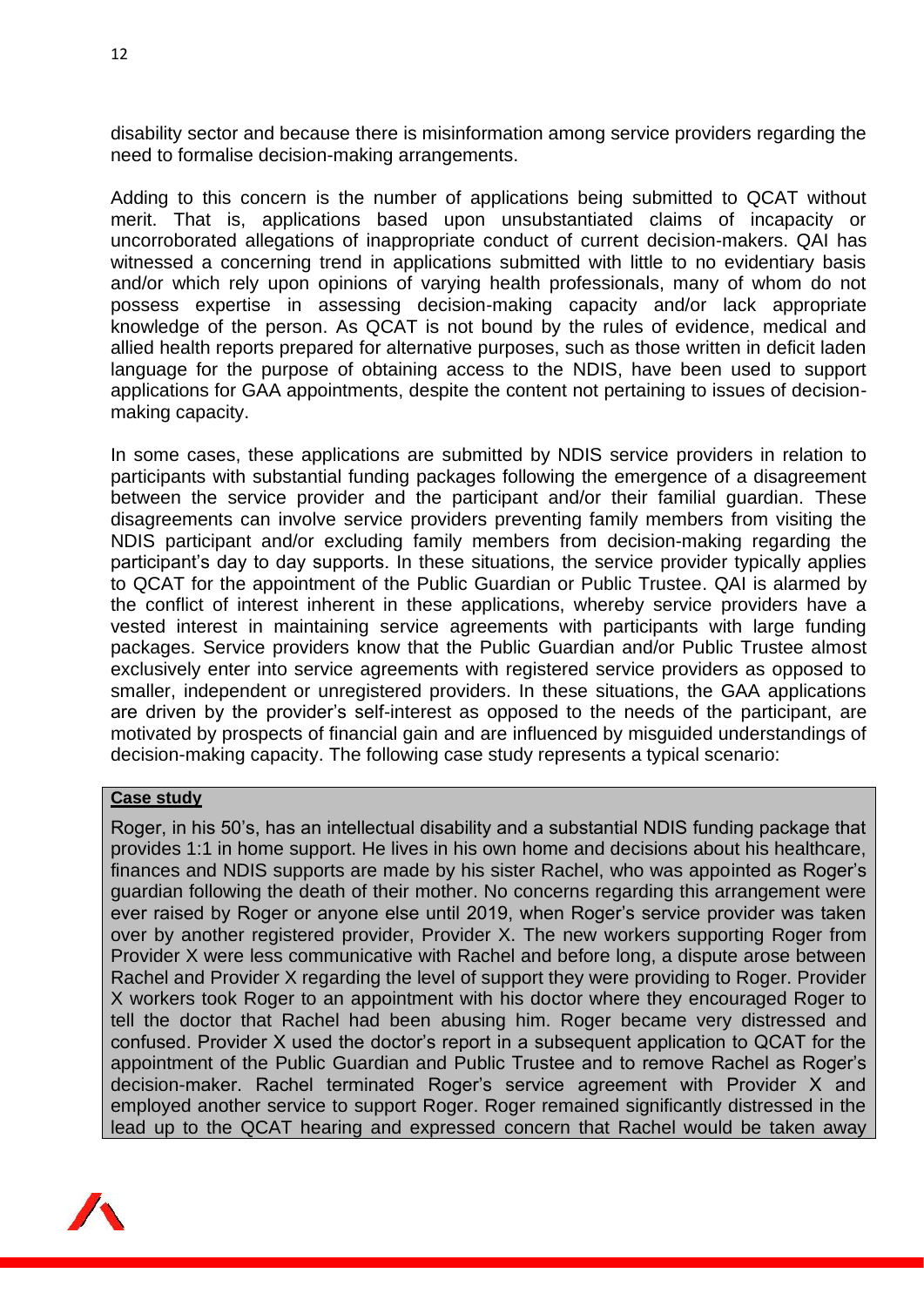from him. At the hearing, which took two full days, the application was ultimately dismissed and Rachel remained as Roger's substitute decision-maker. Roger's anxiety then dissipated and his relationship with Rachel has returned to its pre-existing state.

Whilst some of these applications are correctly dismissed at hearing, others are not and lead to the appointment of a substitute decision-maker in situations where it is neither required nor appropriate. Often, the ability of a participant to assert their capacity at hearing and ultimately protect their right to self-determination depends upon whether they have had access to legal advice or representation, something not currently routinely offered or required for adults subjected to GAA applications. In the absence of a threshold test, whereby GAA applications must meet a certain level of evidentiary proof before being accepted by the Tribunal, the burden of proof is perversely placed upon the participant to prove their decision-making capacity. This is contrary to the *Guardianship and Administration Act 2000* (Qld) which states that all adults must be presumed to have decision-making capacity until *proven* otherwise. It is also problematic in a largely selfrepresented jurisdiction where adults, many of whom have disabilities, are expected to assert their legal rights in a formal, legalistic environment without legal assistance to navigate what is a complex and deeply personal area of law. Whilst not the fault of the service providers themselves, the unsatisfactory intricacies of the legal environment in which GAA applications take place are further compounding the problem and highlight an opportunity for the Queensland government to intervene and address this concerning trend in the NDIS market. The impact on state government resources required to process these unsubstantiated applications is also likely to be of concern to the Queensland government. The increase in GAA applications and the subsequent increase in waiting times for QCAT hearings has been exacerbated by challenges presented by Covid-19 which has seen waiting periods for hearings extend even further.<sup>2</sup>

The financial and emotional toll placed upon a person forced to defend unfounded and sometimes vexatious GAA applications cannot be overstated. Obtaining independent capacity assessments can sometimes cost a participant up to \$4,000. This is a gross misuse of NDIS or personal funds which is likely to impact a participant's capacity to purchase other essential supports or goods. The affront to a person's dignity and their human right to equality before the law further causes significant psychological distress. This is particularly unjust for a cohort of individuals who already face challenges in their daily lives. Moreover, the power imbalance typically present in the NDIS service provider/participant relationship adds further complexity to the situation, with participants often still reliant upon the service provider for essential everyday supports during the prolonged and strained QCAT proceedings.

These applications are also arguably in violation of Australia's obligations under international law. Through ratification of the CRPD, Australia has committed to ensuring a model of supported decision-making, where people with disability are assisted to maintain their legal capacity through the assistance of informal supporters to understand, consider

<sup>2</sup> Queensland Civil and Administrative Tribunal, *Annual Report 2019-20,* 6

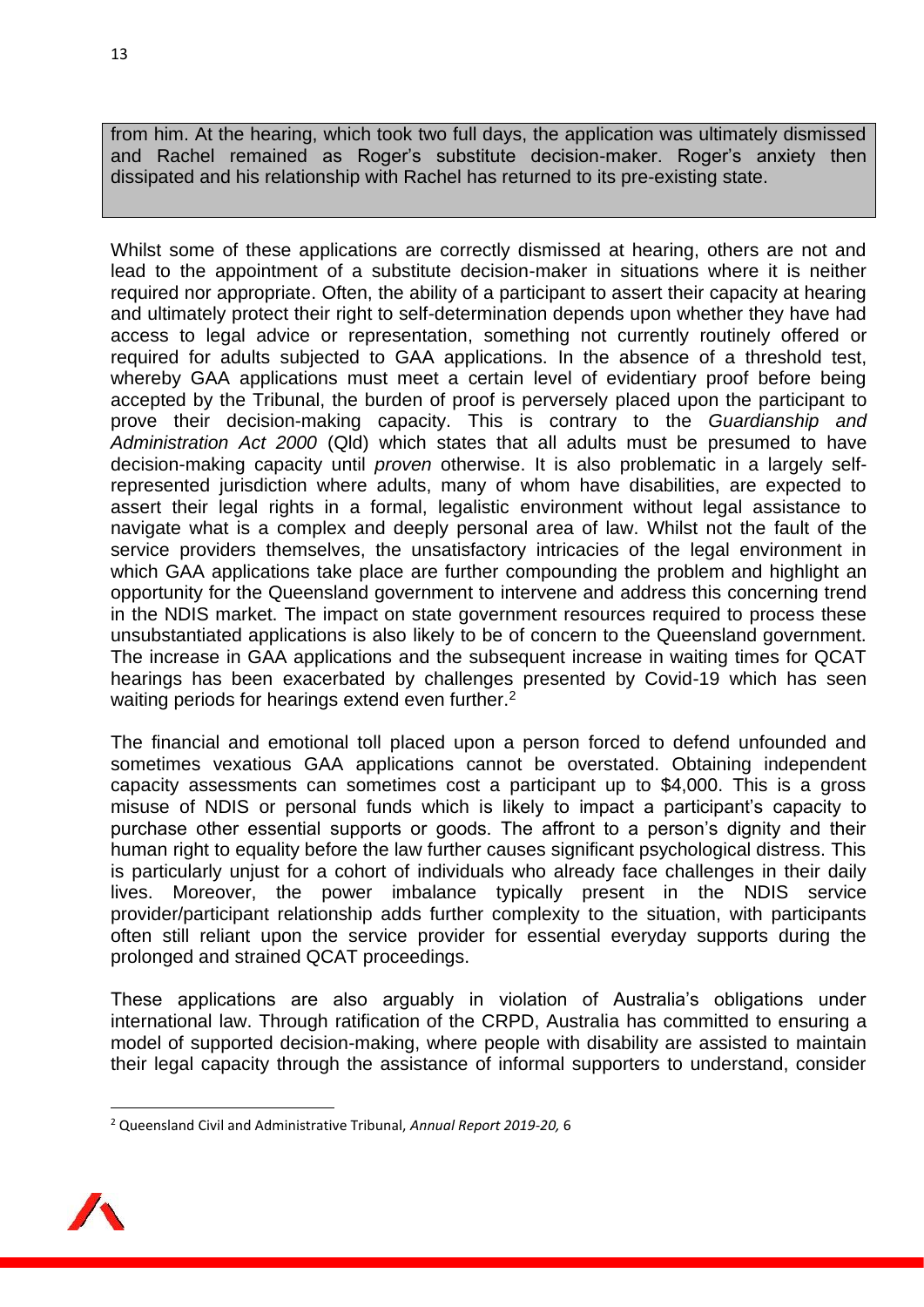and communicate their decisions rather than through the appointment of a substitute decision-maker. Only in limited circumstances where a person cannot be assisted to understand, consider and/or communicate a decision, is the appointment of a substitute decision-maker justified. Applications made on the basis of risk adversity or due to the selfinterest of NDIS service providers clearly do not fall into this category. The Queensland government therefore has a responsibility to safeguard against such applications and to ensure there is adequate awareness of and compliance with the CRPD, particularly in the disability industry where its application is arguably of greatest relevance.

The removal of a participant's legal capacity and right to make their own decisions clearly takes away their choice and control and contravenes the objectives of the NDIS. The gap in the NDIS regulatory framework that is enabling these applications is widened further by the unsatisfactory legal context in which they are taking place. The lack of accountability for service providers who exert their dominance over participants in this way, perpetuates their monopoly on the market and distorts the market's ability to preference high quality providers. It also has the impact of lowering participant confidence in the market and its ability to regulate unethical conduct. It highlights again the need for robust accountability measures and the need for the Q&S Commission to monitor unscrupulous behaviour of service providers and protect participants from harm.

QAI calls for a review of the state-based legal environment in which these applications are occurring and a review of the regulatory framework facilitating this practice among NDIS service providers. Reform is required to facilitate a paradigm shift towards supported decision-making practices, as required by the CRPD. QAI suggests the QPC include the following recommendations:

- The Q&S Commission capture data on the number of applications for GAA appointments made by each service provider, whether the applications were successful, whether there was an interim order imposed in between the application being submitted and later dismissed at hearing and whether the participant was advised of their right to seek legal advice and/or representation in the process.
- Measures adopted to disincentivise service providers from making unnecessary and vexatious applications to QCAT, such as a penalty or compliance notice when applications are deemed to be unsubstantiated by the Tribunal.
- Additional safeguards to be incorporated into the NDIS regulatory framework, for example the inclusion of an additional step to be taken prior to the submission of a GAA application to QCAT, such as liaison with the NDIA or Q&S Commission.
- Largescale training and upskilling of the disability workforce in relation to issues of decision-making capacity and supported decision-making principles.
- A right to free and independent legal representation for all adults subject to GAA applications.
- Increased scrutiny of GAA applications by QCAT, with the introduction of a threshold test of evidentiary proof and increased scope of the Tribunal to reject applications lacking in merit on the papers or to utilise directions hearings to seek further evidence from the applicant prior to accepting the application.

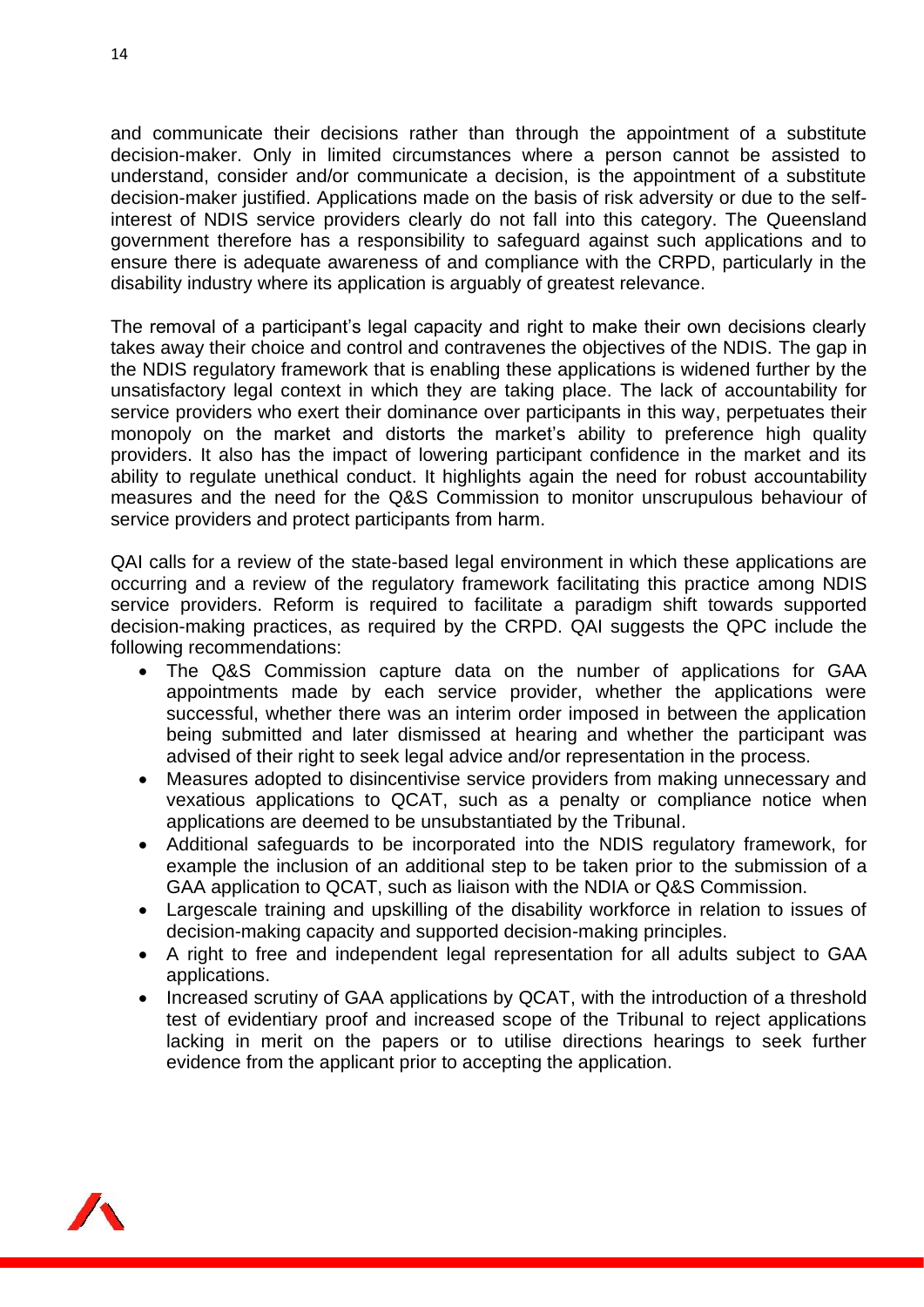#### **Draft Recommendation 12 –** *Mutual recognition of qualifications*

QAI agrees with the recommendation that the Q&S Commission work closely with stakeholders such as the Aged Care Quality and Safety Commission and the Australian Commission on Safety and Quality in Healthcare to streamline quality standards and introduce mutual recognition of professional qualifications across relevant sectors.

QAI submits that this should be extended to include provisions that ensure workers who have been disqualified and deemed unfit to work in one industry, such as the aged care industry, are disqualified from working in the disability industry.

#### **Draft Recommendation 14 –** *Cert III Guarantee eligibility*

QAI agrees with the proposed relaxation of the eligibility criteria for the Cert III Guarantee to allow workers who already have a Cert III to receive funding assistance for a disability sector related Cert III. Further, QAI calls for the inclusion of first-aid training in the accreditation process of all disability support workers.

#### **Draft Recommendations 21 and 22 –** *Accommodation*

QAI supports the position that the NDIA should increase the availability of market information on the demand for and supply of Specialist Disability Accommodation (SDA) and SIL support. This should extend to ensuring participants are fully informed of the realities of living with SIL support in its current format and have access to information on the alternatives to SIL funding, such as Independent Living Options. QAI also supports in principle the recommendation that the NDIA investigate ways to streamline SDA, SIL and home modification processes in order to provide faster access for participants and clearer signals to providers. The decisions of SDA panels need to be transparent and reviewable at the AAT.

However, QAI takes the position that SDA, SIL and home modification supports are all fundamentally separate supports that should not be grouped together under the same category. As the draft report states, SDA funding is in relation to bricks and mortar, the physical building in which a small percentage of participants will live due to their need for specially designed facilities, whereas SIL funding is in relation to the support a participant requires from others, both inside and outside of their home. Whilst we support the draft recommendations, QAI considers they should go further in trying to address the many issues with accommodation-related supports that are identified in the draft report. For example, the QPC acknowledges the conflict of interest inherent in many SIL arrangements. On page 276 of the report, the QPC states "*Conflict of interest are prevalent in the provision of SDA, SIL and support coordinators. Conflict of interest should be steadily reduced to improve choice and control and competition*".<sup>3</sup> Whilst concern about the impact to market supply appears to explain the omission of a recommendation addressing this

<sup>&</sup>lt;sup>3</sup> Queensland Productivity Commission, 'The NDIS market in Queensland', Draft Report 2020

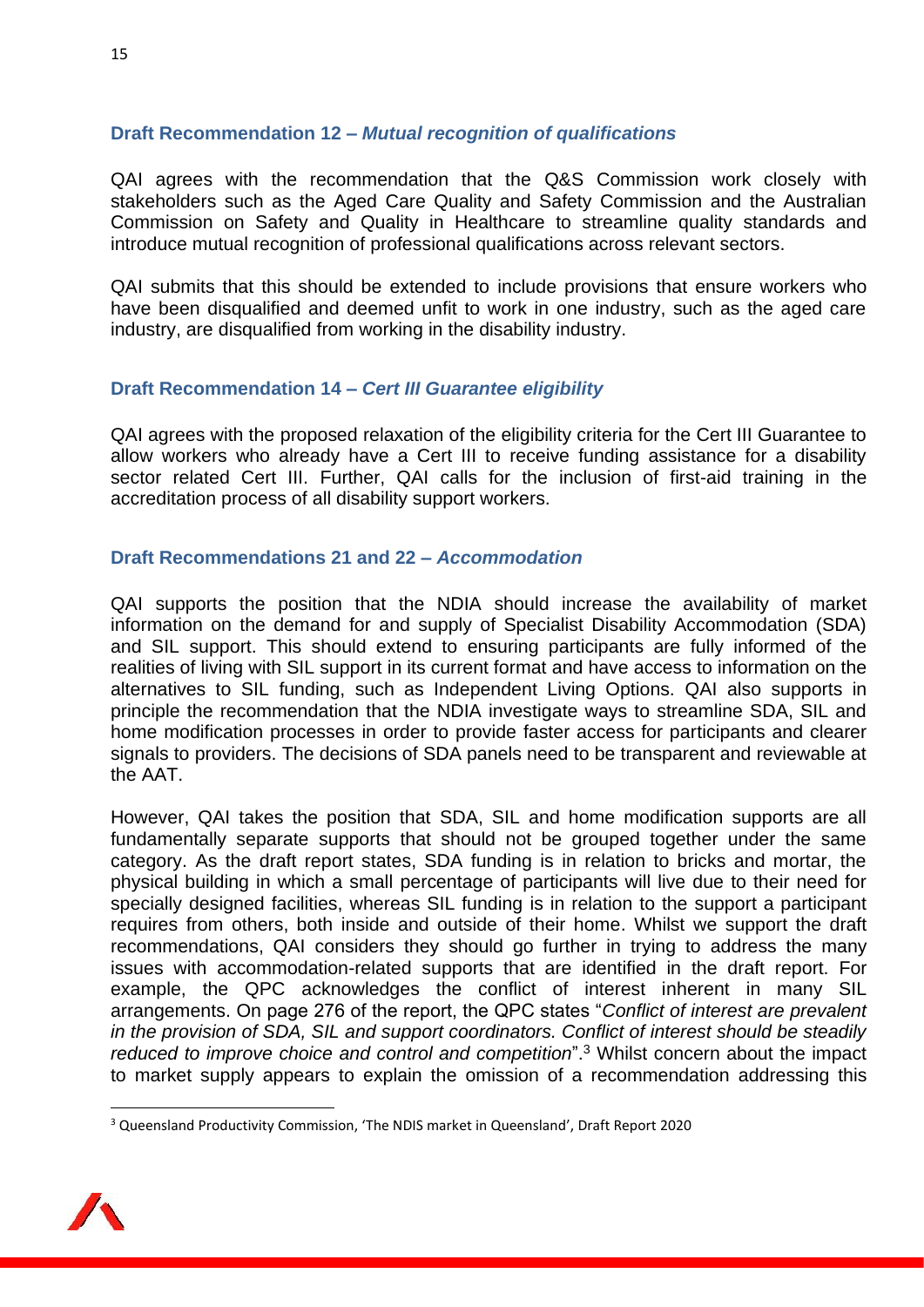16

issue, these fears could be mitigated through alternative options. For example, in light of the lack of SDA supply across Queensland, the Queensland government could be asked to consider investing in the building of SDA properties, and be provided consistent SDA payments as a registered provider of the NDIS. This is currently occurring with the Queensland Government's legacy SDA dwellings. Alternatively, the government could consider subsidising the initial development costs in order to attract more suppliers to the market. This could potentially mitigate some of the risks of under-supply to the market if SIL and SDA funding was to be separated and the two groups of providers no longer permitted to form allegiances.

QAI urges the QPC to consider addressing the conflict of interests inherent in many SIL arrangements by expanding its recommendations. The vulnerability of the market's consumers cannot be overlooked during the economic analysis of supply vs demand. Under the current model of SIL funding (in which a participant's funding is locked into a roster-of-care, over which the participant has limited control as to who and when provides their support), the participant is prevented from benefiting from the market-based mechanism upon which the scheme is designed. They are essentially living in a grouphome, with no privacy over their care and no choice and control over the delivery of their supports. When a participant has no choice as to their service provider, is not informed as to alternative service providers or risks losing their home if they decide to change service provider, they are not exercising choice and control, selecting the supports that best meet their needs or which represents best value for money. They are also at an increased risk of abuse, neglect and exploitation. Revising the regulatory framework to preclude service providers from delivering 'wrap around' services including accommodation, in-home support, support coordination and community access, has been recommended in other reviews, including the Tune Review. Increasing the flexibility of SIL funding would assist participants to break free from the limitations imposed by the current model. Whilst the NDIA has signalled its intention to revise the relationship between SIL and SDA funding, the wellbeing of people with disability continues to be at risk whilst the sector awaits slow-toprogress reform. This inquiry is therefore an opportunity to add impetus to this call for change and consider revising the model of SIL supports in order to optimise the operation of the market and achieve the scheme's core objectives.

QAI acknowledges that the provision of affordable housing is not the responsibility of the NDIA. However, QAI considers the current review of the NDIS market a timely opportunity to consider recommending further analysis of the impacts that the lack of affordable housing has on the NDIS market and subsequent requests for accommodation-related supports. QAI would be deeply concerned if the inadequacies of the state-funded housing sector forced people with disability into group home situations in which they had no choice and control over their care. Similarly, SDA providers are more likely to build group homes in response to the NDIA's tendency to fund shared support as opposed to 1:1 funding.

#### **Draft Recommendations 25 and 26 –** *Employment*

QAI agrees with the recommendation that the NDIA should make available employment information that would help participants select a provider for employment-related supports,

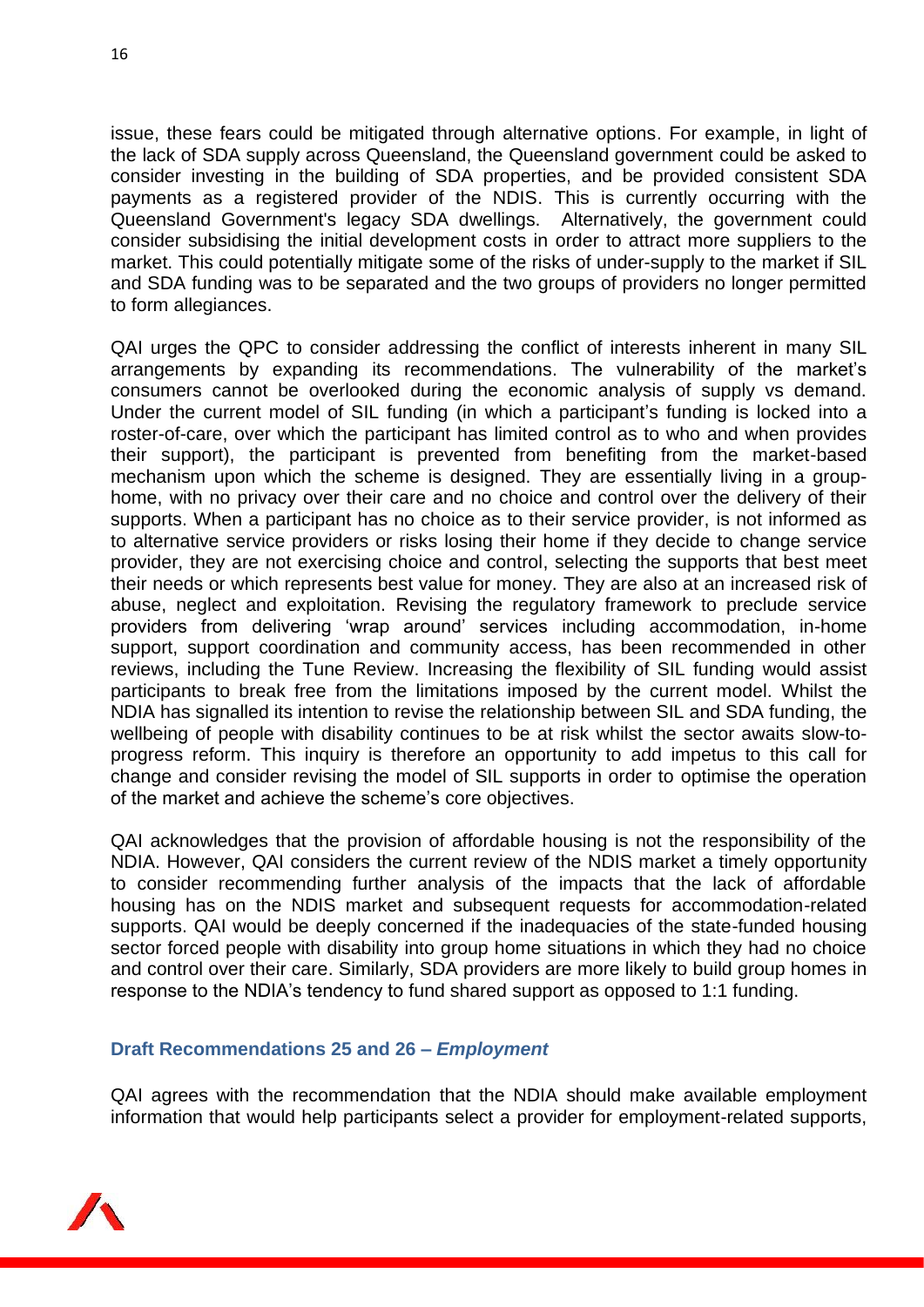including information which allows comparison of the success rates of providers in supporting participants to fund and maintain employment.

QAI also agrees with the recommendation that the NDIA should review its processes related to assisting people into employment with the objective of significantly reducing the time period between when an employer shows interest in a jobseeker and the first day of employment. This could be aided by making employment-related funding flexible and placing it into the Core supports category of a participant's plan. QAI is aware of situations where a participant has had employment-related funding in their plan but has been prevented by the NDIA from using it. Reducing some of the regulatory restrictions and red tape around utilising this type of funding arguably aligns with the QPC's overall objective to free up the market to allow it to respond more effectively to its needs.

QAI agrees that there are multiple factors impacting upon the ability of people with disability to obtain employment in the open labour market and agrees that it is likely too soon to tell the success of some of the capacity building supports funded over the last couple of years. Policy responses designed to address the ability of the NDIS market to support people with disability to gain employment must continue to be seen within the wider structural context. That is, within a society where discriminatory attitudes towards people with disability are commonly held by employers who fail to see the benefits of employing people with disability. The policy responses must therefore continue to be proportionate and not impose unrealistic expectations or burdens upon people with disability to remove deeply ingrained attitudes of ableism that continue to shape their interactions with the wider community.

In this regard, QAI is wary about potential changes that might remove the ability of participants to choose whether to set employment as a goal within their plan. Deciding to have employment as a goal must not become the decision of a planner and similarly, Independent Assessments cannot become pseudo job-capacity assessments. Choosing to seek employment in the context of a permanent disability which substantially reduces the functional capacity of the person must remain the choice of the participant. QAI agrees with the QPC's stance that other reforms must be given an opportunity to increase the level of employment among NDIS participants before other measures are considered. We therefore call upon the QPC to qualify its recommendations by recommending that the NDIA's review of its processes related to assisting people into employment must ensure that the decision of whether to include employment as a goal remains within the choice and control of the participant.

#### **Draft Recommendation 33 –** *Restrictive Practices*

QAI is concerned about the QPC's recommendations in relation to Restrictive Practices. QAI defines Restrictive Practices as any action, approach or intervention that has the effect of limiting the rights or freedom of movement of a person in order to address a behaviour of concern and end or reduce the risk of harm to the person or others. The legal requirement to obtain a Positive Behaviour Support Plan (PBSP) that seeks to understand the function of the behaviour of concern and address it accordingly with appropriate support, cannot be considered lightly due to the invasive and inhumane nature of the practices involved.

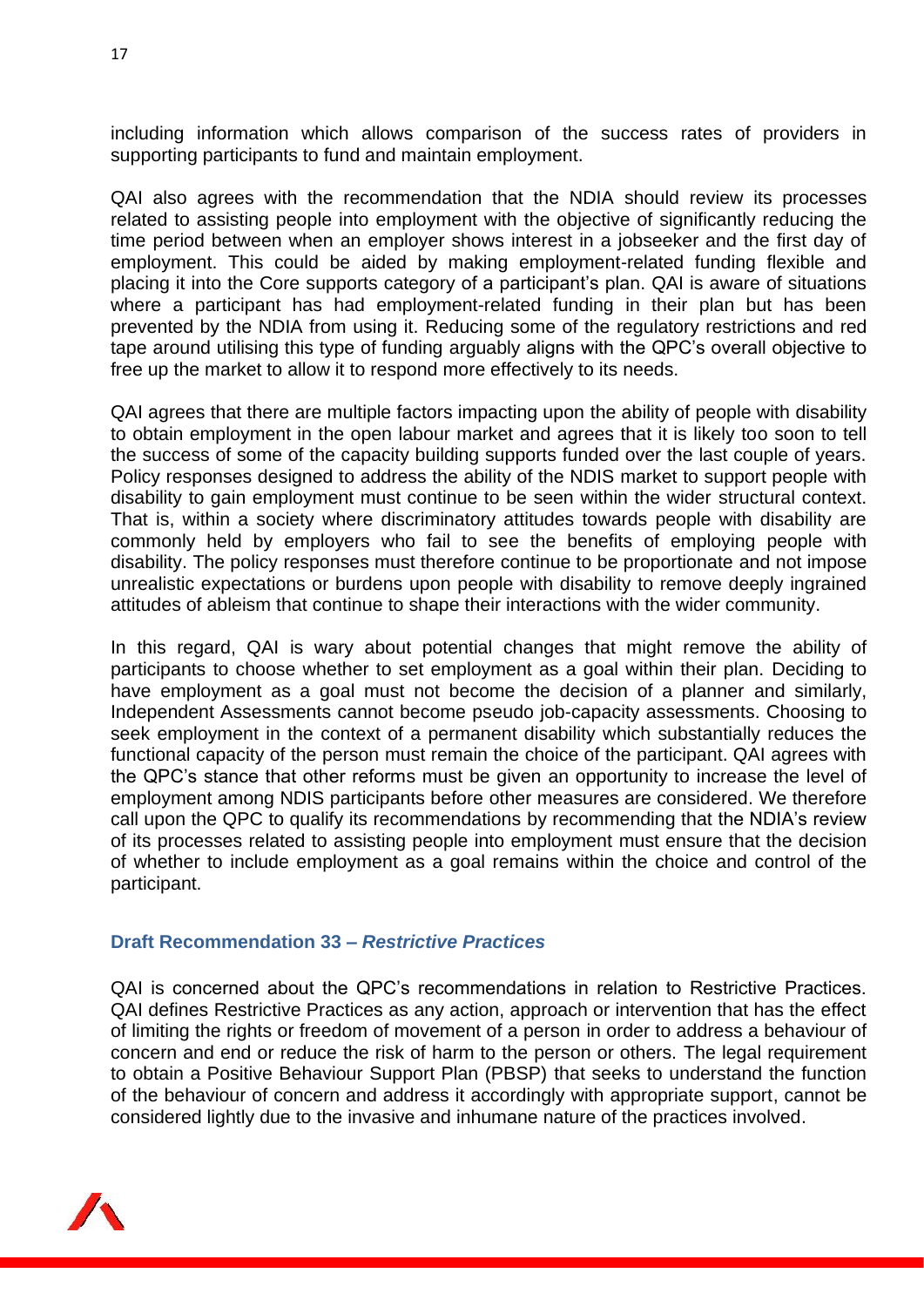18

QAI takes the position that due to the economic framework of analysis adopted by the QPC, examining the Queensland government's role in relation to the authorisation of Restrictive Practices and preparation of PBSPs as requested in the terms of reference of this inquiry, is inappropriate. QAI considers the use of Restrictive Practices to infringe the fundamental human rights of people with disability. An analysis that self-admittedly focuses on cost efficiencies and effectiveness of market-based mechanisms is not appropriate to examine and make recommendations on actions that authorise the violation of a person's fundamental rights and freedoms. Whilst there is an undeniable need to ensure the market operates efficiently, the context of the market should not be forgotten. The goods and services under examination relate to the daily lives of people living with significant disability and can involve measures that restrict a person's liberties. QAI therefore perceives the development of the NDIS market to be an inappropriate incentive for law reform on this issue. Recommendations for reform on the authorisation of Restrictive Practices must be made within a human rights framework rather than through an economic lens.

Rather than examining the efficiency of the Restrictive Practices regime with regards to its definitional clarity and privatisation of the preparation of PBSPs, the QPC could focus upon how the use of Restrictive Practices increases the costs of funded supports under the NDIS and therefore seek to reduce these costs by considering ways to reduce and eliminate the use of Restrictive Practices on NDIS participants.

With this caveat in mind, QAI does agree that there needs to be increased clarity around the Restrictive Practices legislative regime which is currently complex and difficult to navigate. We support the development of a simplified, cohesive regime that captures the use of Restrictive Practices in all settings in which they occur, including educational institutions. There are prima facie benefits to amending the definitions of Restrictive Practices in the *Disability Services Act 2006* (Qld) to be in line with the NDIS Restrictive Practices rules. The latter's application to children, to people with all disability types and the inclusion of the use of locked doors, gates and windows as a regulated Restrictive Practice is certainly preferable to the somewhat piecemeal coverage offered by the *Disability Services Act 2006* (Qld), which is limited to adults receiving disability supports from funded providers. QAI supports the adoption of a legislative regime that applies to the use of Restrictive Practices on *all* people with disability by *all* agencies that seek to apply them and in *all* settings in which they occur. The legislation must not compromise on the safeguards to protect a person's human rights for the sake of market development and economic growth.

QAI recommends further legal analysis of the level of protection offered by the *Disability Services Act 2006* (Qld) and the NDIS Restrictive Practices rules within a human rights framework. As the QPC has stated, this inquiry has produced insufficient evidence to make a recommendation in relation to whether locked doors, gates and windows should be included as a regulated Restrictive Practice. As this is one of the key differences between the two regimes, QAI respectfully suggests further analysis is required before recommendations regarding legislative definitions can be made. QAI notes the current review of the state level regime being undertaken by the Queensland government and awaits the outcome of this review. Whilst QAI supports the inclusion of locked doors, gates and windows as a regulated Restrictive Practice, further analysis of the two regimes could also consider the extent to which the NDIS Restrictive Practices rules effectively encourage

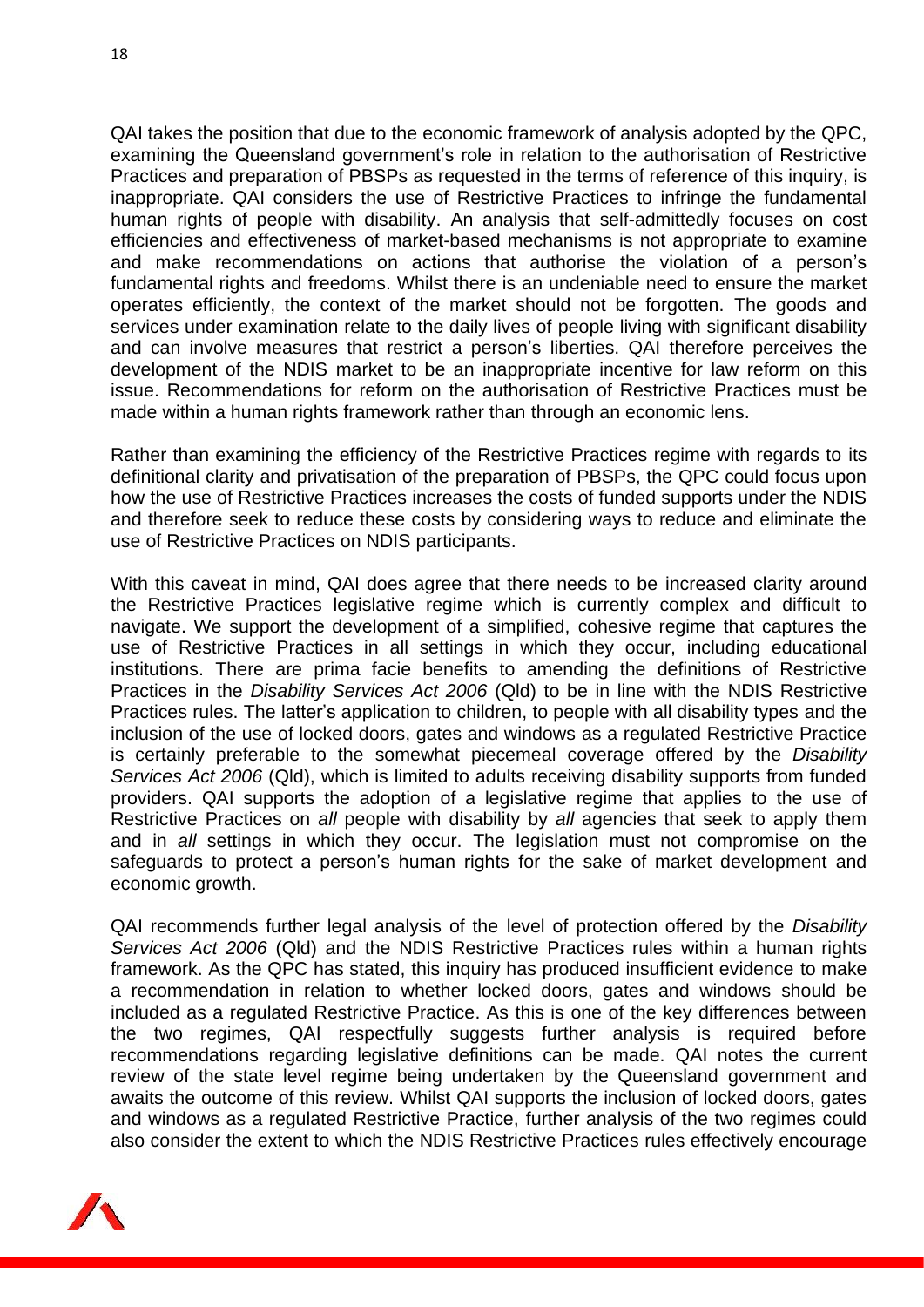the reduction and elimination of the use of Restrictive Practices by NDIS service providers. QAI is concerned about current information available to NDIS service providers and the lack of attention paid to the need to work towards reducing and eliminating the use of Restrictive Practices. This was particularly evident within communications from the Q&S Commission regarding the use of Restrictive Practices during Covid-19, in which no reference was made to the need to work towards reducing or eliminating the use of Restrictive Practices nor was the right of participants to access independent advocacy or legal advice mentioned.

QAI supports the QPC's recommendation that the Queensland government review the resources available to and actions undertaken by QCAT, Office of the Public Guardian and the Department of Seniors, Disability Services and Aboriginal and Torres Strait Islander Partnerships to ensure that they are able to adequately manage the authorisation process. QAI is aware of participants experiencing lengthy delays before receiving PBSPs and in the meantime, being subjected to unauthorised Restrictive Practices.

QAI is fundamentally concerned that reducing the regulatory framework around the use of Restrictive Practices and recommending the Queensland government foster a market for the private preparation of PBSPs will lead to an increased use of Restrictive Practices on people with disability. It is one thing to remove the government's statutory monopoly on the preparation of PBSPs for seclusion and containment, but it is another entirely to withdraw as a provider of last resort.

Since the introduction of the NDIS, QAI has found that the quality of PBSPs has declined markedly. There is a lack of experience among practitioners and a lack of innovation in PBSPs leading to an increasing use of generic PBSPs that are not tailored to the individual's needs. This means that people with disability are having their freedoms limited in the absence of evidence-based guidance that will successfully address the behaviour of concern and reduce or eliminate the need for the Restrictive Practice. The broader remit of the NDIS Restrictive Practice rules has also led to an increased demand for PBSPs, yet the lack of registered service providers capable of providing PBSPs is causing significant issues and is particularly problematic in rural and remote parts of Queensland. There is also concern regarding the frequency with which funding for PBSPs proves insufficient. Since the adoption of 'typical support packages', participants often have to initiate lengthy review processes in order to access the required level of funding to obtain an appropriate PBSP. In addition to this, the QPC has identified evidence of a concerning trend among service providers showing non-compliance with regulations that provide safeguards against the inappropriate use of actions which would otherwise constitute criminal offences. For example, the finding of the Q&S Commission that over 50% of unauthorised Restrictive Practices required action by the service provider to be compliant with the relevant regulatory requirements.<sup>4</sup>

All of this indicates a market that has struggled enormously with the transition to the NDIS and which is unprepared for the move towards privatising the preparation of PBSPs. If the government withdraws as a provider of last resort, already lengthy waiting periods are likely to extend even further. Given the inadequacies of the market's current ability to prepare and

<sup>4</sup> Queensland Productivity Commission, 'The NDIS market in Queensland', Draft Report 2020, p223

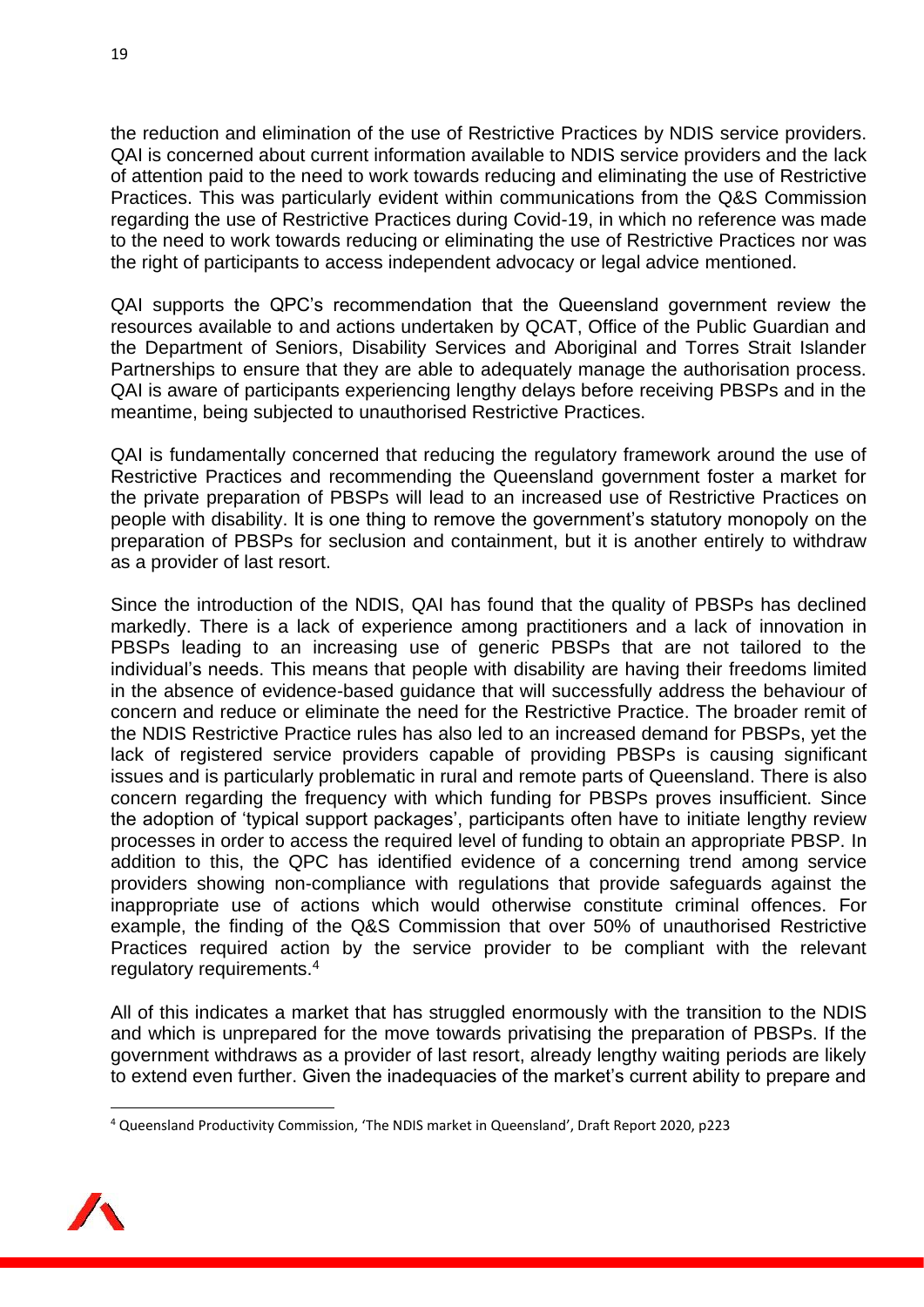provide essential PBSPs, recommending an increased move towards fully privatising the preparation of PBSPs is irresponsible, particularly in the absence of any complementary recommendations that seek to improve the quality of PBSPs produced by the market or boosting investment that will attract more Positive Behaviour Support practitioners to the scheme.

One of the fundamental objectives of the NDIS Act is to protect and prevent people with disability from experiencing harm from poor quality and unsafe supports. Despite assurances from the Q&S Commission that providers implementing Restrictive Practices would be closely monitored, this has not eventuated and their actions remain largely unrestrained. The Australian government has a legal obligation to protect the human rights of people with disability under the CRPD. Moving towards the privatisation of the preparation of PBSPs in a market that is obviously inadequate is arguably in breach of the NDIS Act and Australia's human rights obligations under international law. As the QPC has acknowledged, the current inquiry has not provided "…*sufficient evidence to conduct a thorough assessment of what would be required to improve the ability of providers to successfully implement PBSPs*". <sup>5</sup> QAI therefore believes the QPC should refrain from recommending the continued fostering of a market for the private preparation of PBSPs until such a time that there is confidence in the ability of the market and service providers to provide high quality PBSPs and comply with relevant legal obligations. Recommendations should alternatively focus upon the Queensland government's capacity to invest in attracting Positive Behaviour Support practitioners to the market, reduce wait-times to access their services, improve the quality of PBSPs and improve provider compliance with regulatory frameworks.

With the recent introduction of the *Human Rights Act 2019* (Qld), NDIS service providers are still coming to terms with their obligations to act and make decisions in a way that is compatible with human rights. The introduction of the new complaints mechanism under the Act is likely to see disputes around the use of Restrictive Practice brought before the Queensland Human Rights Commission. As NDIS service providers grapple with their new legal obligations in an environment where there is already considerable concern regarding their ability to safeguard the rights of NDIS participants, removing the government's involvement in the preparation of PBSPs appears premature and unnecessarily exposes NDIS participants to continued human rights violations.

QAI concedes that a statutory monopoly by the Queensland government on the preparation of PBSPs for seclusion and containment is inconsistent with the principle of choice and control in the NDIS market. Rather than withdrawing completely from preparing PBSPs, QAI sees a need for the Queensland government to utilise its experience in the preparation of PBSPs by supporting NDIS service providers to develop best practice guidelines. The Queensland government must remain a provider of last resort. The grave nature of the limitations imposed by seclusion and containment require a safety net that the free operation of the NDIS market will simply not provide. People with disability subjected to such practices require a level of certainty that they can access PBSPs from a government provider if the market cannot provide one. In QAI's experience, participants with complex

<sup>5</sup> Ibid, p403

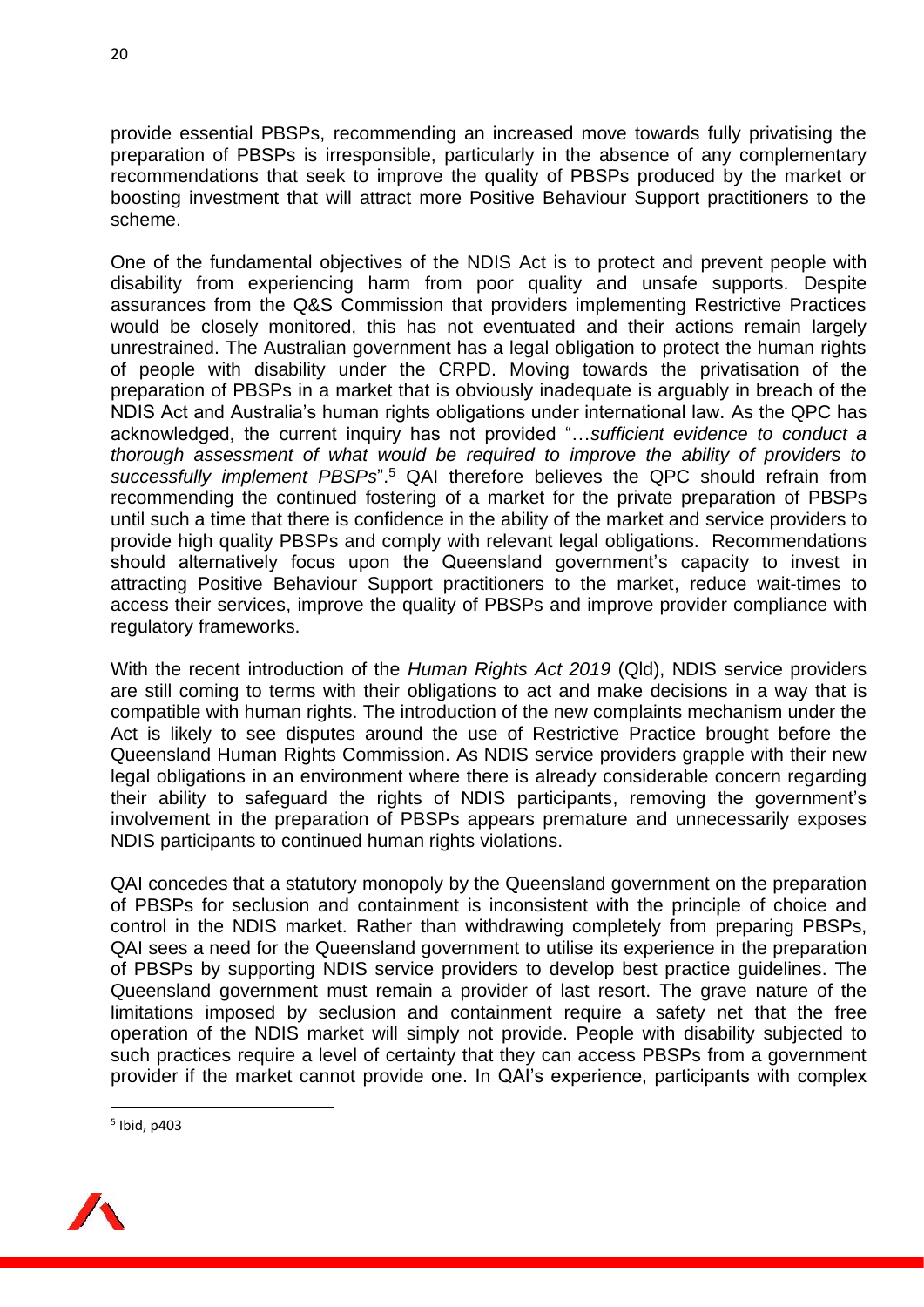needs (who are more likely to be subjected to Restrictive Practices) often experience difficulties accessing supports as service providers have been known to terminate service agreements when challenges arise. This can leave vulnerable participants with complex needs without PBSPs that regulate the use of Restrictive Practices and provide a pathway towards the reduction and elimination of the use of such restrictive measures. There is significant risk that this practice will increase if the Queensland government withdraws as a provider of last resort and puts people with disability into a situation that likely far surpasses the original intentions of the NDIS.

There is further merit in retaining the Queensland government as a provider of last resort, as government entities are easier to hold to account. Whilst not perfect, government bodies typically have more comprehensive complaints processes and oversight mechanisms than private service providers and are ultimately accountable to Parliament. Retaining an oversight function alone is insufficient. Government providers need to be supporting people with disability on the ground by filling the gaps inevitably left by the market-based mechanisms that leave vulnerable members of the community exposed to serious human rights violations. The current inability of the Q&S Commission to respond to participant complaints in a timely and appropriate manner gives further cause for concern regarding the proposed removal of the Queensland government as a provider of last resort, with government bodies typically responding faster to serious complaints than private providers and the Q&S Commission.

Whilst the Queensland government should indeed monitor the quality of PBSPs being developed, QAI seeks further clarification on how it will do this. A model on how the Queensland government would monitor the standards of PBSP's alongside the Q&S Commission requires further elaboration in the draft recommendations. The QPC has stated that if PBSPs are not of an acceptable standard, the Department of Seniors, Disability Services and Aboriginal and Torres Strait Islander Partnerships *may* remain a provider of last resort, however the draft recommendations fail to provide a timeframe in which this will be assessed or what will constitute a PBSP of an 'acceptable standard'. The Q&S Commission must become more proactive in their involvement in situations where the application of Restrictive Practices is known. QAI recommends the NDIA work towards ensuring participants requiring PBSPs have sufficient funding in their plans and consider funding a support coordinator for participants who are subjected to Restrictive Practices. The Q&S Commission could fulfil its responsibilities by improving the collection of data and monitoring of Restrictive Practices including type and frequency. They could impose an onus on providers to demonstrate that strategies in a PBSP have been implemented and where not evident, order mandatory training or a change in provider. Ultimately the Q&S Commission must ensure that service providers are continually working towards the reduction or elimination of Restrictive Practices.

### **Draft Recommendation 35** *– Interactions with Queensland Government Services - Justice*

Chapter 14 of the draft report explores how people with disability navigate mainstream interfaces – Education, Health, and Justice - with the NDIS. For depth, this section focuses purely on the interface between adult corrective services and the NDIS, centring the issue

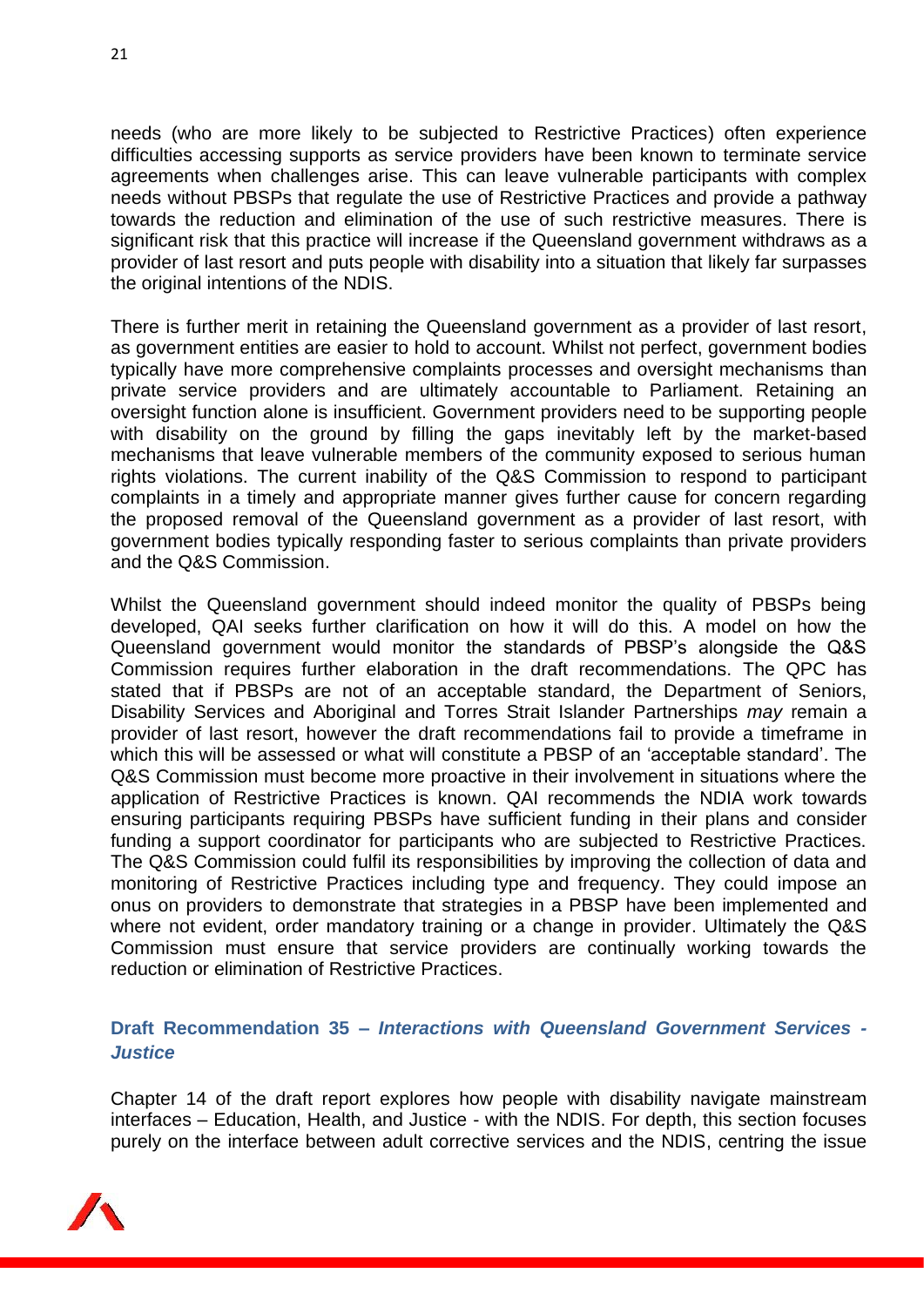on supports for people in prison with disability. QAI has over 30 years' experience advocating for people in closed settings, such as forensic mental health settings and prisons, advocating on both individual and systems levels. QAI has collaborated with stakeholders working intensively in this area and appreciates their ongoing work and input.

Why is identification of prisoners with disability a markets issue? QPC notes the NDIS market is constructed. Reviewing the architecture between the NDIS market and mainstream services provides an opportunity to locate groups that are under-represented in the market. Indeed, QPC notes the economic imperative to improve the identification process of people with disability in prison in the draft report, citing a study which examined the economic value of providing support to people in prison. Rowe and colleagues found, "The benefits that would have been generated from expenditure on disability supports that diverted people from imprisonment ranged from \$1.4 to \$2.4 for every dollar spent on support (2017, p. 24 in QPC 2020: 422)<sup>" 6</sup> Should the provision of necessary supports be delayed, the NDIA, QCS and other service systems are likely to be financially overburdened in the long run. Conversely, intensively supporting people in custody to gain access represents an opportunity to invest in scheme sustainability through providing support at an earlier life stage, which is a legislative imperative of the NDIA under Part 2 3(3)b of the NDIS Act (2013).

To better understand the demand for disability-related supports in prison, it is important to know how many people with disability are incarcerated. Studies on the prevalence of disability in prison vary greatly. QPC (2019) cites studies that estimate between 20-30% of prison entrants live with disability. Taskforce Flaxton, by the Crime and Corruption Committee, heard evidence that this figure may be closer to 50% and rising.<sup>7</sup> This figure is much higher again for people at the intersections of markers of structural disadvantage – such as indigenous incarcerated men in Northern Territory prisons - for whom 96% live with severe hearing impairment (Vanderpoll & Howard 2012 in QPC 2020).

Given the high proportion of those in prison who live with severe impairments and functional deficits, it follows that many would require NDIS-funded supports. It is unclear how many people in prison have NDIS plans, however available data suggests a minority of prisoners have a self-report NDIS flag on the QCS system. QAI is concerned about how the other likely eligible people with a permanent, lifelong disability are accessing necessary supports and services both during their period of incarceration and to facilitate their release from prison.

The gap between people receiving and needing support in Queensland prisons leaves many questions unanswered. How are commonwealth, state and territory governments



 $6$  Rowe, S., Simpson, J., Baldry, E. and McGee, P. (2017) The provision of services under the NDIS for people with disabilities who are in contact with the criminal justice system. Australians for Disability Justice: Australia.

<sup>7</sup> Crime and Corruption Commission. (2018). T*askforce Flaxton, An examination of corruption risks and corruption in Queensland prisons.* [accessed online]. < *[https://www.ccc.qld.gov.au/sites/default/files/Docs/Public-](https://www.ccc.qld.gov.au/sites/default/files/Docs/Public-Hearings/Flaxton/Taskforce-Flaxton-An-examination-of-corruption-risks-and-corruption-in-qld-prisons-Report-2018.pdf)[Hearings/Flaxton/Taskforce-Flaxton-An-examination-of-corruption-risks-and-corruption-in-qld-prisons-Report-](https://www.ccc.qld.gov.au/sites/default/files/Docs/Public-Hearings/Flaxton/Taskforce-Flaxton-An-examination-of-corruption-risks-and-corruption-in-qld-prisons-Report-2018.pdf)[2018.pdf](https://www.ccc.qld.gov.au/sites/default/files/Docs/Public-Hearings/Flaxton/Taskforce-Flaxton-An-examination-of-corruption-risks-and-corruption-in-qld-prisons-Report-2018.pdf)*>.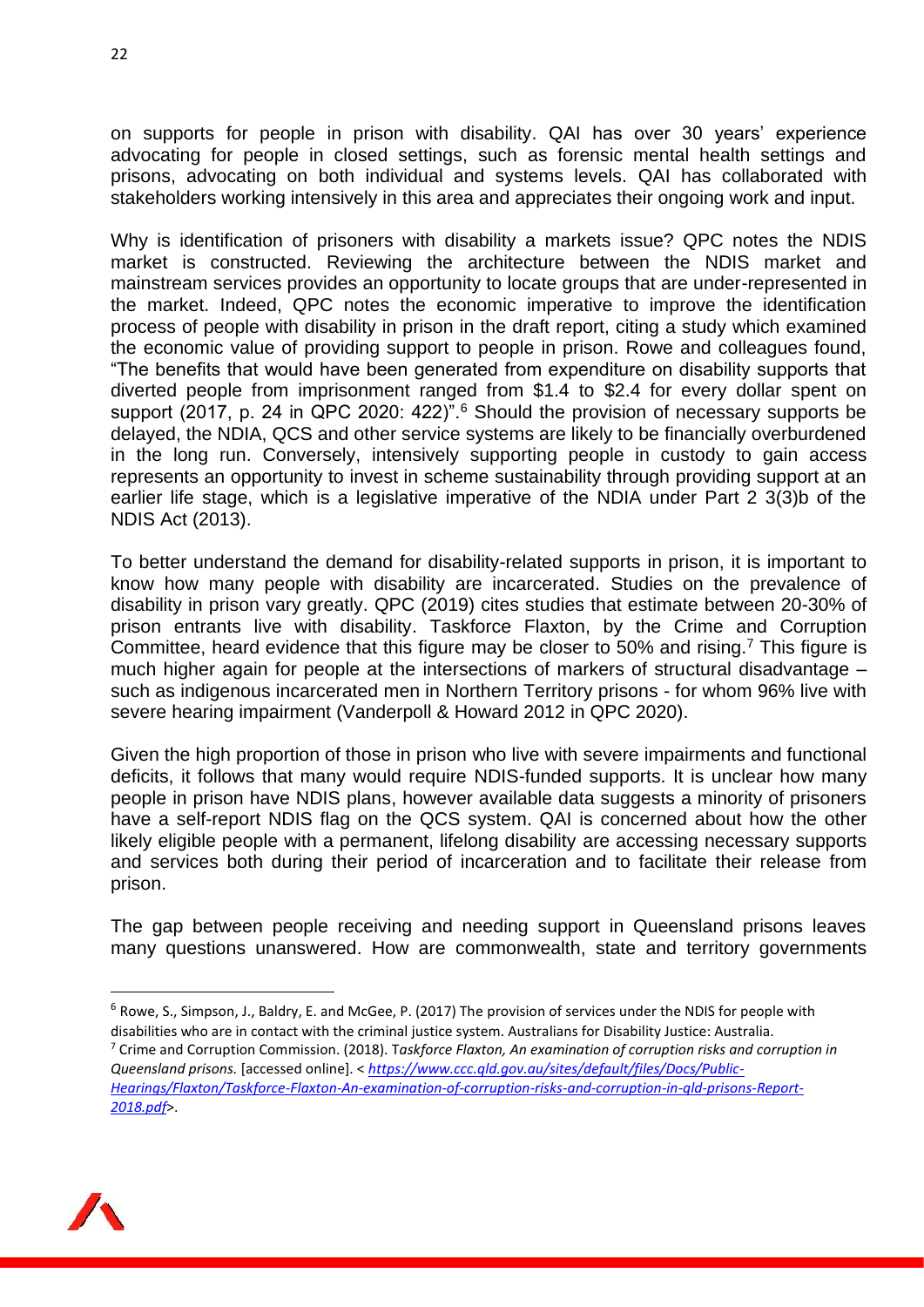meeting their obligations to support people in prison to meet access to the NDIA? How is the NDIS a universal scheme, while inaccessible to a large group of the likely-eligible prison population? How can we better capture, share and publicise data on the incarceration of people with disability? These questions form the backcloth against which QAI offers the subsequent analysis on identification, NDIS Access and Planning for incarcerated people.

There are many ways to make sense of the gap between those with disability who are likely eligible for supports, and those with an NDIS plan.

- Disability identification relies mostly on people reporting their disability and access to the NDIS via QCS, which is insufficient because people:
	- $\circ$  are not always aware of their disability
	- $\circ$  do not always identify as having a disability
	- o do not always have access to their diagnostic information or assessments
	- $\circ$  can be distrustful of government institutions
	- $\circ$  may withhold diagnosis due to stigma<sup>8</sup>
- Over-representation of First Nations people in prison, many of whom may not identify with the colonial construct and language of disability
- Prevalence of dual diagnosis and drug and alcohol use among people in prison may obfuscate assessment opportunities and outcomes
- High threshold of evidence for meeting access, particularly for people with psychosocial disabilities
- Insufficient training of custodial staff in disability awareness, resulting in mischaracterisation of behaviours of concern (Taskforce Flaxton 2018: 9)
- People in custody are a highly mobile population and the process of collecting documentation and assessment, gaining access, arranging a planning meeting, and instituting a support coordinator can be a lengthy process.

QAI acknowledges that identification of people with disability who are incarcerated is a difficult task. It appears the NDIS Implementation projects that resulted in the identification of 1750 likely-NDIS-eligible people in prison, however, were only operational between June 2018 and June 2020. QAI is of the understanding that these projects have now ceased or had funding significantly reduced. QAI is concerned that many people with disability are consequently going without support to complete access requests, submit reviews, arrange planning meetings, and liaise with the NDIA.

The ambiguity of the Act, the Rules and Applied Principles and Tables of Support (APTOS principles) may exacerbate the under-provision of supports to people with disability in prison. The *Disability Discrimination Act 1992* (Cth) mandates state and territory governments make "reasonable adjustment" to ensure people with disability can access services. The NDIS Supports for Participants Rules 2013 aim to clarify which supports the NDIS retains responsibility for in prison (ss. 7.23–7.25), and specifically exclude 'day-to-day



<sup>8</sup> Human Rights Watch (2018). I needed Help, Instead I was Punished - Abuse and Neglect of Prisoners with Disability in Australia" [accessed online] <[https://www.hrw.org/report/2018/02/06/i-needed-help-instead-i-was](https://www.hrw.org/report/2018/02/06/i-needed-help-instead-i-was-punished/abuse-and-neglect-prisoners-disabilities)[punished/abuse-and-neglect-prisoners-disabilities>](https://www.hrw.org/report/2018/02/06/i-needed-help-instead-i-was-punished/abuse-and-neglect-prisoners-disabilities).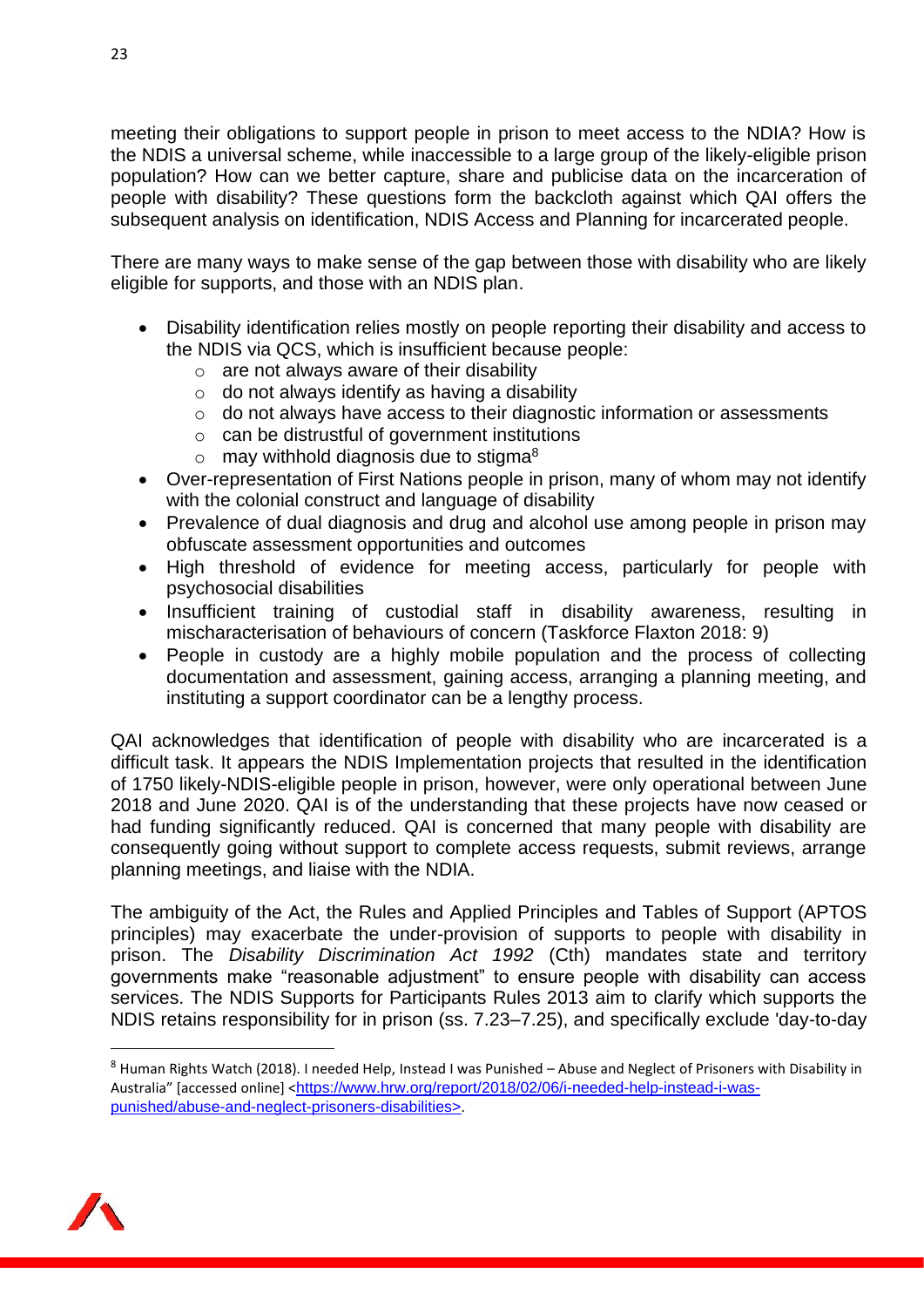care and support needs of a person in custody, including supervision, personal care and general supports' (s. 7.25(a)). This rule is echoed in the APTOS principles, which is now outdated (for example, the QPC notes disability-related health supports and a range of other areas have also changed).

The *NDIA Act 2013* (Cth)*,* 34(1)f(ii) also cites the *Disability Discrimination Act 1992* (Cth) as a basis to not fund supports that would be covered under 'reasonable adjustment'. This term lacks definitional clarity and may result in disagreements between state and federal officials as to who is truly responsible, rather than collaboration on how to fund the necessary supports. QPC notes that it has not seen evidence that the non-provision of funds is an intentional cost-shifting exercise (Queensland Productivity Commission 2020: 417). QAI has heard from stakeholders that such disagreements have resulted in significant delays for participants requiring supports.

The exclusion of day to day supports in the APTOS principles may also reinforce traditional systems of service provision which have been historically inequitable and risky. The delivery of supports to people with disability by untrained and under-paid people also in custody, for example, is one way people with disability are rendered vulnerable by the lack of NDIS-funded day-to-day care and support in prison. It is QAI's understanding that programs exist where people in prison provide support to people living with disability. QAI believes that these "workers" in prison should not be exempt from minimum wage and be supported to acquire adequate training and a yellow card to ensure the person does not have a history of exploitation of vulnerable people. Further, a person's disability related needs can be complex and require responsive, remunerated, and qualified professionals, especially while they are in prison. Not providing funds for a support worker to establish rapport with a person prior to release can only be described as a missed opportunity. QAI considers that the NDIA and the states and territories should review the suitability of the rules and APTOS principles, particularly where day-to-day supports are reasonable and necessary for people in custody.

The non-provision of funding for people who have met access while in prison is another significant barrier to people in prison receiving supports. QAI is aware of participants in prison having \$1 or \$0 plans. It is QAI's understanding that the length of a sentence may inform the planner's decision not to fund supports, with participants with longer sentences being more likely to receive \$1 or \$0 plans. However, refraining from providing funded supports to participants in prison not only lacks legislative support per the NDIS Act (2013) s34(1), but risks participants being without essential disability related supports upon their release.

It is also unreasonable to expect NDIA planners to make a judgement call about the likely length of a person's sentence. "As noted by the Queensland Government: [A]t any given time, the release date for only a small proportion of the total prison population is known to QCS. For example, on 31 August 2018, 13.1% of the prisoner population had an actual known release date ... (sub. 43, p. 13)" (In QPC Recidivism report 2019: 375).<sup>9</sup> NDIS

<sup>&</sup>lt;sup>99</sup> Queensland Productivity Commission. (2020). 'Inquiry Into Imprisonment and Recidivism', [accessed online] *[<https://qpc.blob.core.windows.net/wordpress/2020/01/FINAL-REPORT-Imprisonment-Volume-I-.pdf>](https://qpc.blob.core.windows.net/wordpress/2020/01/FINAL-REPORT-Imprisonment-Volume-I-.pdf).*

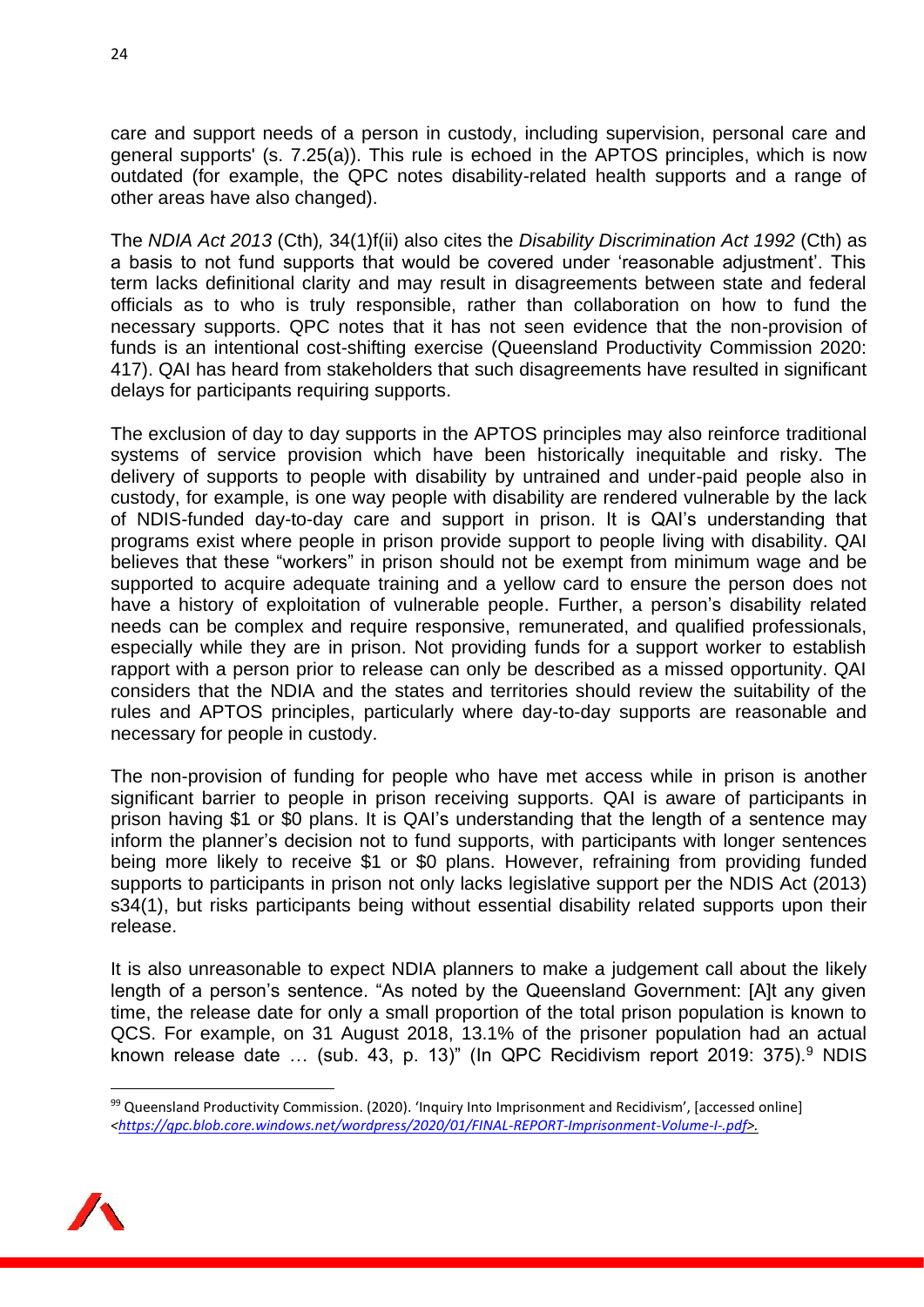planners already require specialised knowledge in many areas and expecting them to understand probation and parole processes is neither supported by the NDIS Act, nor is it an effective way to ensure continuity of supports. Further, it is not well understood how people with disability who are released at short notice without funding in their plan navigate the re-activation of their plan and re-engagement of supports.

"The Anti-Discrimination Commission Queensland (ADCQ) noted that in 2017–2018, the most common length of stay in custody was 1–2 months, with more than 50 per cent of the prisoner population serving less than four months in custody" (In QPC Recidivism Report 2019: 348). This timeframe is, according to the NDIA's Participant Service Guarantee, less time than participants can expect a Planner to schedule a plan meeting and commence building a plan. Recently, one staff member detailed how 14 days of mandatory isolation (solitary confinement) for their client due to a COVID precaution worsened the impact of their psychosocial disability. The worker described their client had no support to access their NDIS funded psychologist, even by tele-link. Greater interagency escalation processes are needed to ensure people have prioritised access decisions and planning.

Within the realm of what the NDIS has agreed to fund under the now outdated APTOS and Rules (2013), the following supports may be required (this is not an exhaustive list):

- Equipment such as prosthetics and wheelchairs;
- Therapies to maintain physical, cognitive, linguistic or sensorial function;
- Support coordination to manage significant life transitions such as re-entry;
- Commissioning and coordination of assessments, including full functional capacity assessments required for Specialist Disability Accommodation (housing is sometimes a pre-condition for Magistrates granting parole); and
- Behaviour support to maintain relationships.

While there is no legislative basis for precluding people who are incarcerated from using their plans in prison, multiple stakeholders reported that some NDIA workers reactivate plans 6 weeks before the participants release.

It is also unknown how people are supported to submit a change of circumstances form, an internal review or external review of their plan while in prison. The NDIA has, on multiple occasions, refused to process an internal review request when it is completed by a support coordinator on a participant's behalf. Support Coordinators have been discouraged from lodging s100 Internal Reviews on behalf of clients, leaving this option unavailable to those provided with funds for support coordination. The necessity of gaining a signature on these forms introduces but another barrier for those who are incarcerated, a problem exacerbated given COVID-19 related restrictions on face-to-face visits. We have also heard from stakeholders that some service providers are reluctant to enter prisons, due to the misconception that they cannot provide support while a person is in custody. QAI sees a great need for disability advocates to support people in custody in relation to accessing supports and exercising their NDIS appeal rights.

Even when an assistive technology support is approved by the NDIS, stakeholders have told QAI that it remains the decision of the General Manager of the prison whether to allow the participant to access the piece of equipment. Further, QAI has seen instances where

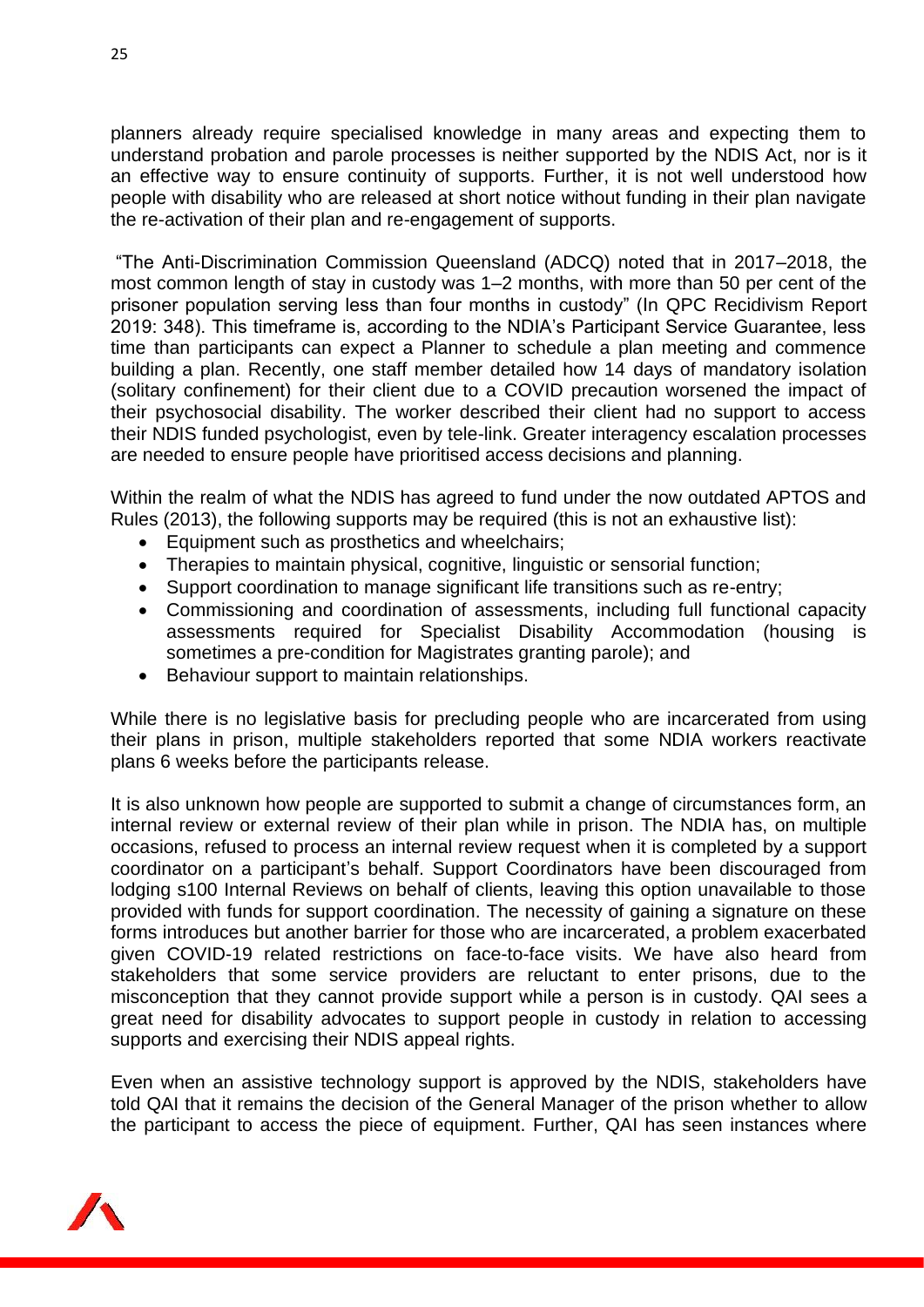access to hearing aids was impeded because the person in prison was unclear who was responsible for lodging a change of circumstances form. This was flagged in QAI's previous submission to the QPC's inquiry into recidivism. Funding of (specialist) supports coordination to meet with the person while they are incarcerated would be a significant safeguard for ensuring this cohort have access to services and assistive technologies in prison, and disability-related supports in place for their release.

The existing architecture of disability identification, access, and service provision for people within prison requires urgent attention. Not only does the under-identification and provision of supports to people with disability raise questions about how the human rights of people with disability are being met in prison, but it is inefficient to under-service this cohort. Urgent work is required to deliver on our international obligations, as well as our obligations to people with disability who deserve and require supports. QAI welcomes points of clarification, questions, and further input from people with disability, people who are incarcerated, QCS, NDIA, QPC and all other interested stakeholders.

QAI provides the following table of recommendations for policy reform on this issue.

|                | <b>Recommendations for QCS</b>                                                                                                                                                                                                                                                                                                                                                                                                                                                                                                       | Recommendations for<br><b>NDIA</b>                                                                                                                                                                                                                | Recommendations for<br>Interfaces                                                                                                                         |
|----------------|--------------------------------------------------------------------------------------------------------------------------------------------------------------------------------------------------------------------------------------------------------------------------------------------------------------------------------------------------------------------------------------------------------------------------------------------------------------------------------------------------------------------------------------|---------------------------------------------------------------------------------------------------------------------------------------------------------------------------------------------------------------------------------------------------|-----------------------------------------------------------------------------------------------------------------------------------------------------------|
| $\mathbf 1$    | Conduct a review into<br>assessment tools and<br>processes used by QCS to<br>identify disability in prison.<br>Commission \$600,000 for two<br>research and practice<br>partnership pilots to identify or<br>develop and test culturally<br>responsive disability-<br>identification assessments.                                                                                                                                                                                                                                    | Conduct a nation-wide<br>review of every \$0 and \$1<br>plan, installing a minimum<br>suggestion of capacity<br>building supports<br>including support<br>coordination.                                                                           | Improve information<br>sharing processes<br>between state and federal<br>governments, with<br>consistent protocols to<br>maintain consent and<br>privacy. |
| $\overline{2}$ | Provision of funds for, at a<br>minimum, one full-time<br>position within each prison to<br>identify people with disability.<br>These staff should have allied<br>health qualifications,<br>experience with assessment,<br>access to the NDIS Justice<br>Liaison Officer inbox, and<br>should have access to a<br>substantial budget to<br>commission functional<br>capacity reports for people in<br>prison. These roles may be<br>exempt from uniform and have<br>sufficient resourcing to spend<br>time with people in custody to | Fund a program to<br>engage incarcerated First<br>Nations peoples to design<br>culturally safe<br>replacement language for<br>"disability". Embed this<br>language and knowledge<br>practice within practice<br>guides and training for<br>staff. | Revise APTOS principles<br>which absolve the NDIA<br>of responsibility for day-<br>to-day support and<br>personal care while a<br>person is incarcerated. |

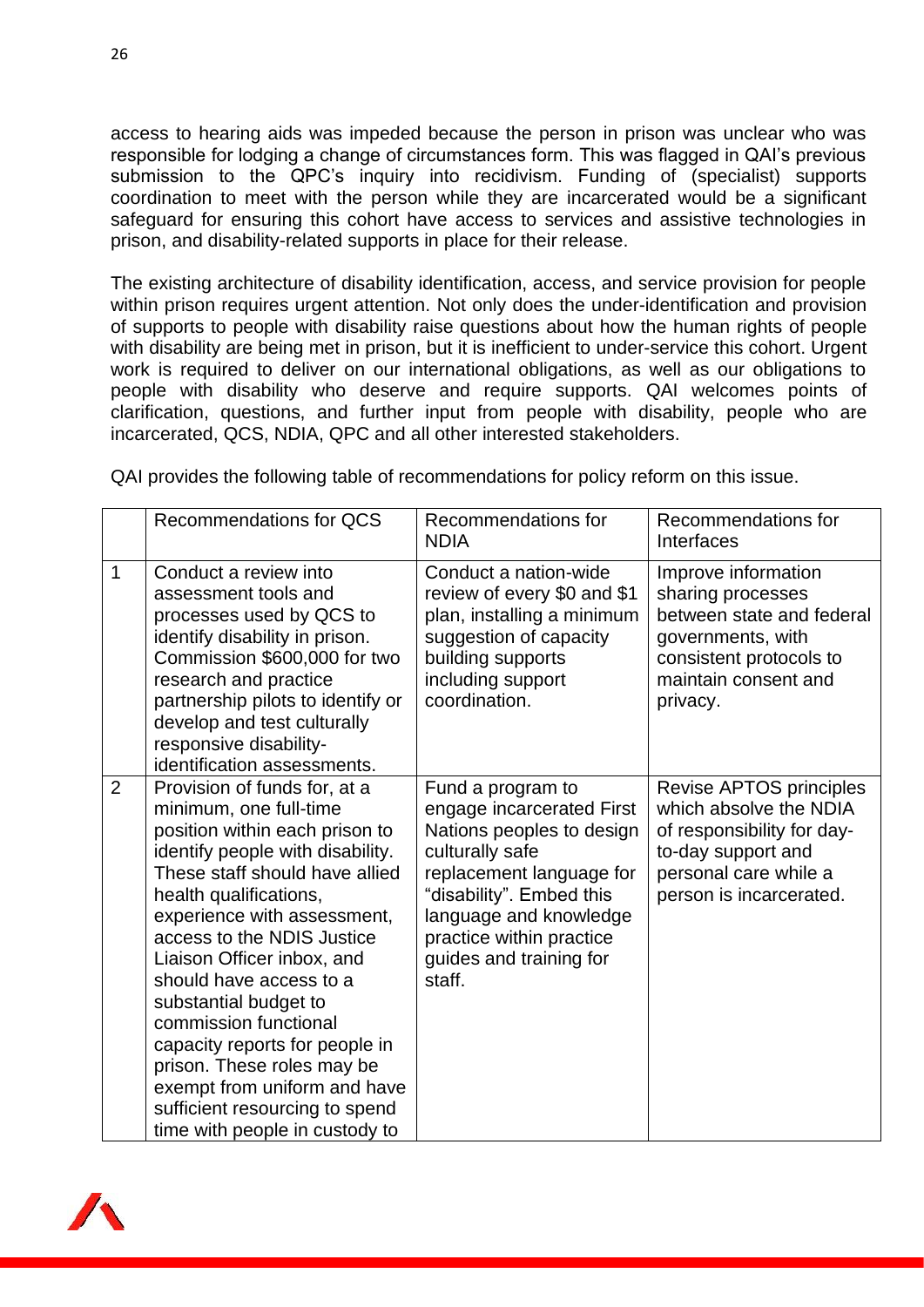|   | establish rapport required to<br>support people – particularly<br><b>Aboriginal and Torres Strait</b><br><b>Islander Peoples - through</b><br>access.                                                                                                                                                                                                                                                              |                                                                                                                                                                                |                                                                                                                                                                                                      |
|---|--------------------------------------------------------------------------------------------------------------------------------------------------------------------------------------------------------------------------------------------------------------------------------------------------------------------------------------------------------------------------------------------------------------------|--------------------------------------------------------------------------------------------------------------------------------------------------------------------------------|------------------------------------------------------------------------------------------------------------------------------------------------------------------------------------------------------|
| 3 | Make all policies, procedures,<br>and tools for disability<br>identification publicly available<br>on QCS website.                                                                                                                                                                                                                                                                                                 | <b>Train NDIA Justice</b><br>Liaison Officers and<br><b>Subject Matter Expert</b><br>Planners in subconscious<br>bias and culturally<br>introspective and -aware<br>practices. | Establish a working group<br>with Office of the Public<br>Guardian, NDIA, QCS<br>and Queensland Health<br>to resolve consent issues<br>for people with impaired<br>decision-making capacity.         |
| 4 | <b>Amend the Disability Services</b><br>Plan to demystify how QCS<br>interfaces with the NDIA and<br>Health. Include how QCS<br>plans to reach 1750 Access<br>Request Form submissions for<br>the people QCS identified as<br>likely eligible for the NDIS<br>each year, based upon its<br>modelling.                                                                                                              | Report on number of<br>participants incarcerated<br>in the quarterly actuarial<br>reports.                                                                                     | Develop a MOU with the<br>Department of Health and<br>NDIA to gain access<br>information on<br>permanence of disability,<br>and to resolve issues<br>where consent cannot be<br>clearly established. |
| 5 | Report yearly per prison on:<br>a) quantity of assessments<br>completed;<br>b) number of people with<br>disability in custody by<br>disability type;<br>c) number of access request<br>forms completed by which<br>department;<br>d) number of access (not) met<br>decisions by disability type.                                                                                                                   | Fund independent<br>advocacy services for<br>people with disability in<br>prison to exercise their<br>NDIS appeal rights.                                                      |                                                                                                                                                                                                      |
| 6 | Establish referral pathways<br>and NDIS consent collection<br>processes for psychologists<br>and correctional counsellors<br>completing the Immediate<br><b>Risk Needs Assessment and</b><br>the Hayes Assessment<br>Screening Index, where the<br>person with a disability and<br>consents to checking whether<br>the person has a plan. Once<br>consent is collected, the NDIA<br>Justice Liaison Officer may be | Create a consent working<br>group to resolve consent<br>and escalation processes<br>where a person in prison<br>does not have capacity.                                        |                                                                                                                                                                                                      |